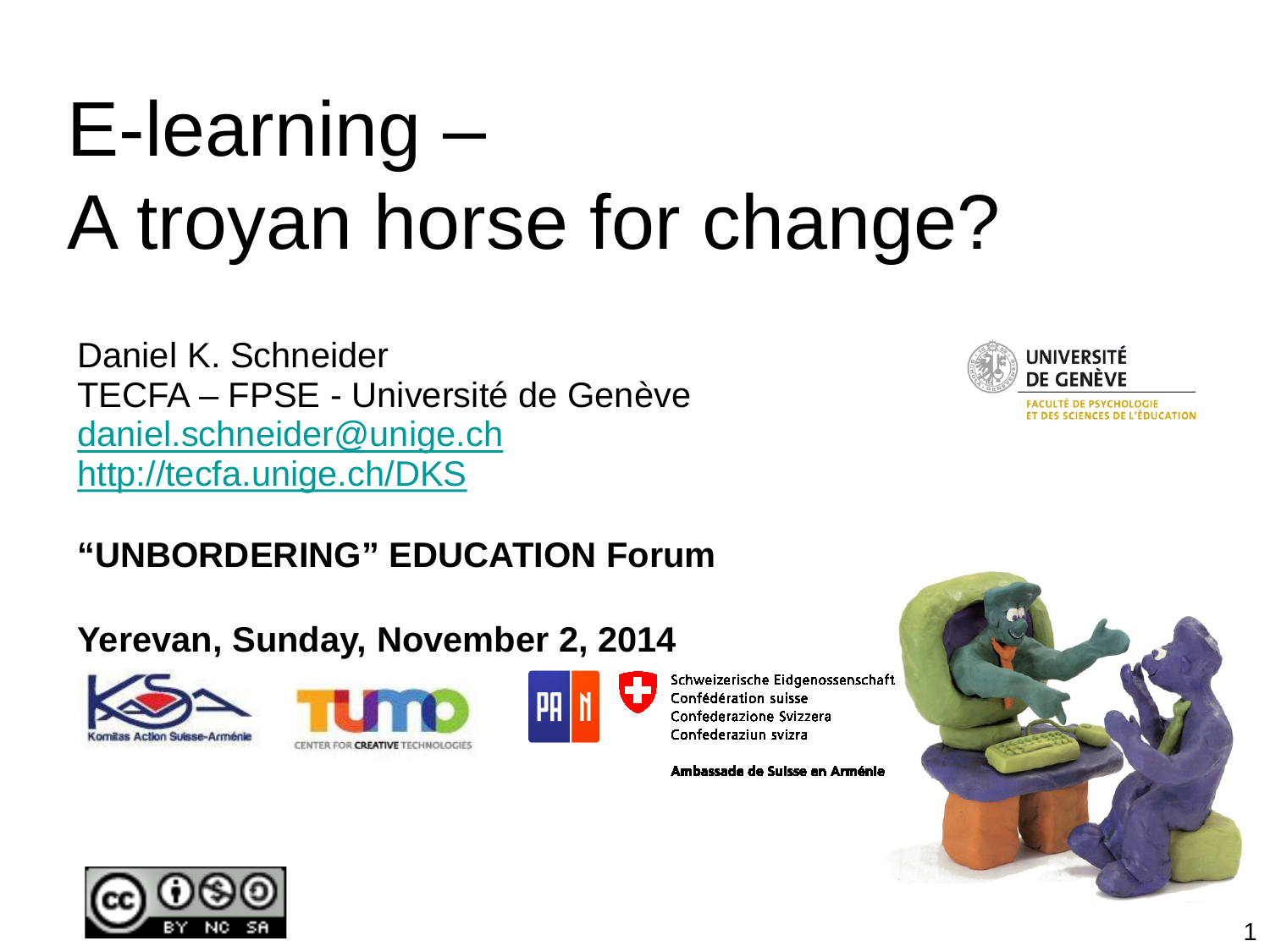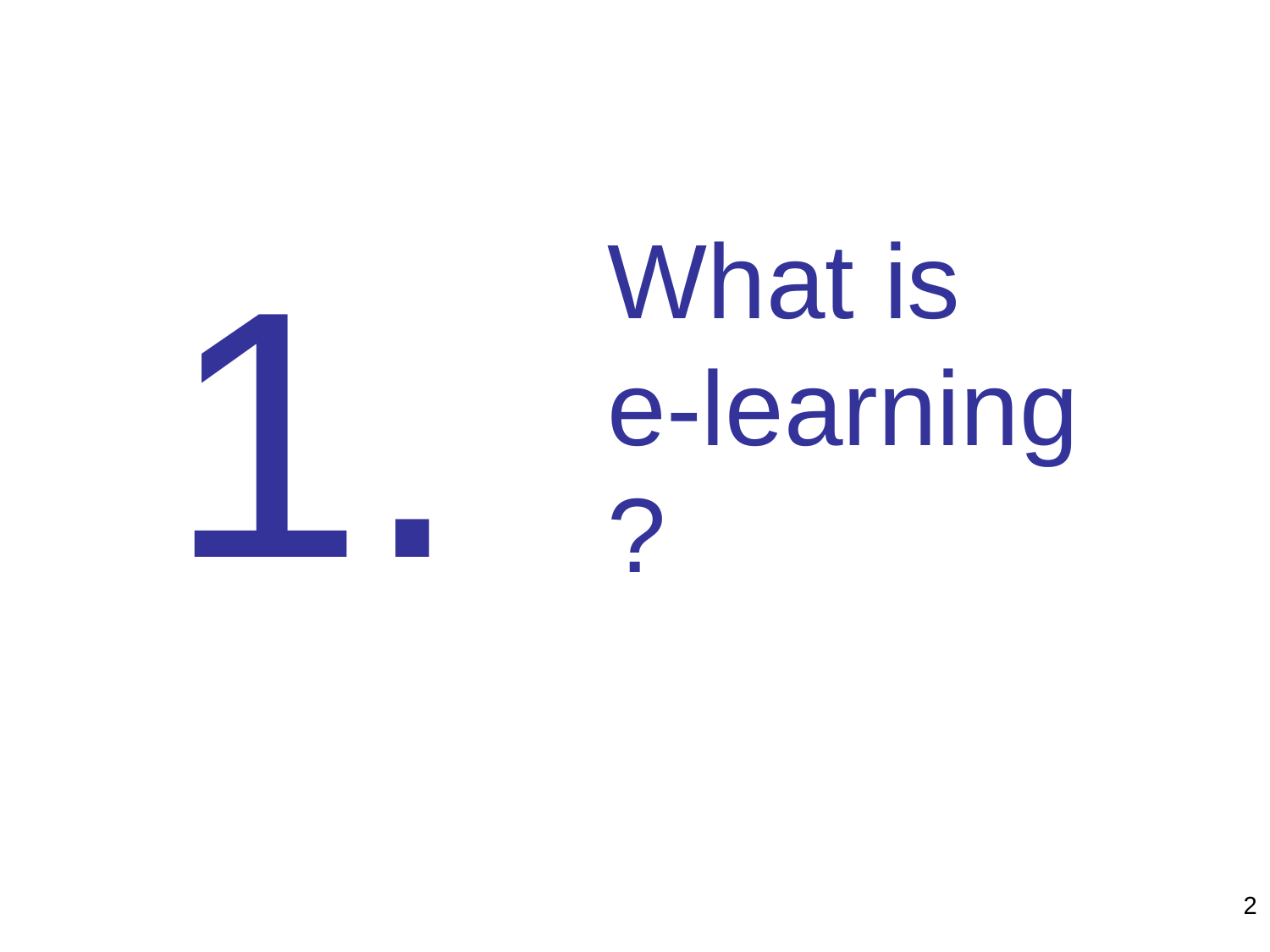#### E-learning includes:

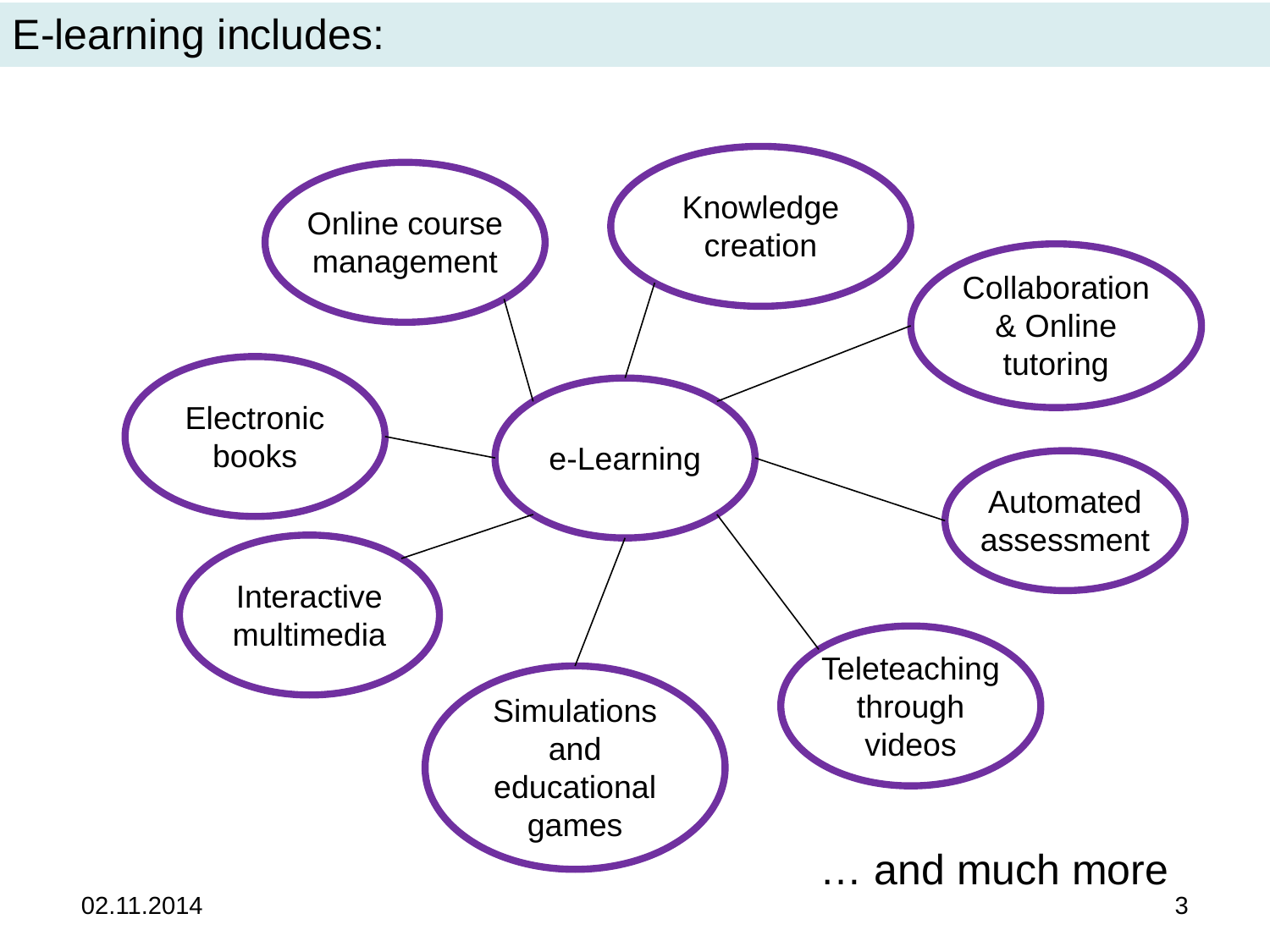#### Digital education

Technology-enhanced learning

ICT in education

Learning with technology

Other words to talk about the same subjet …

Instructional technology

Educational technology

Academic fields of research & study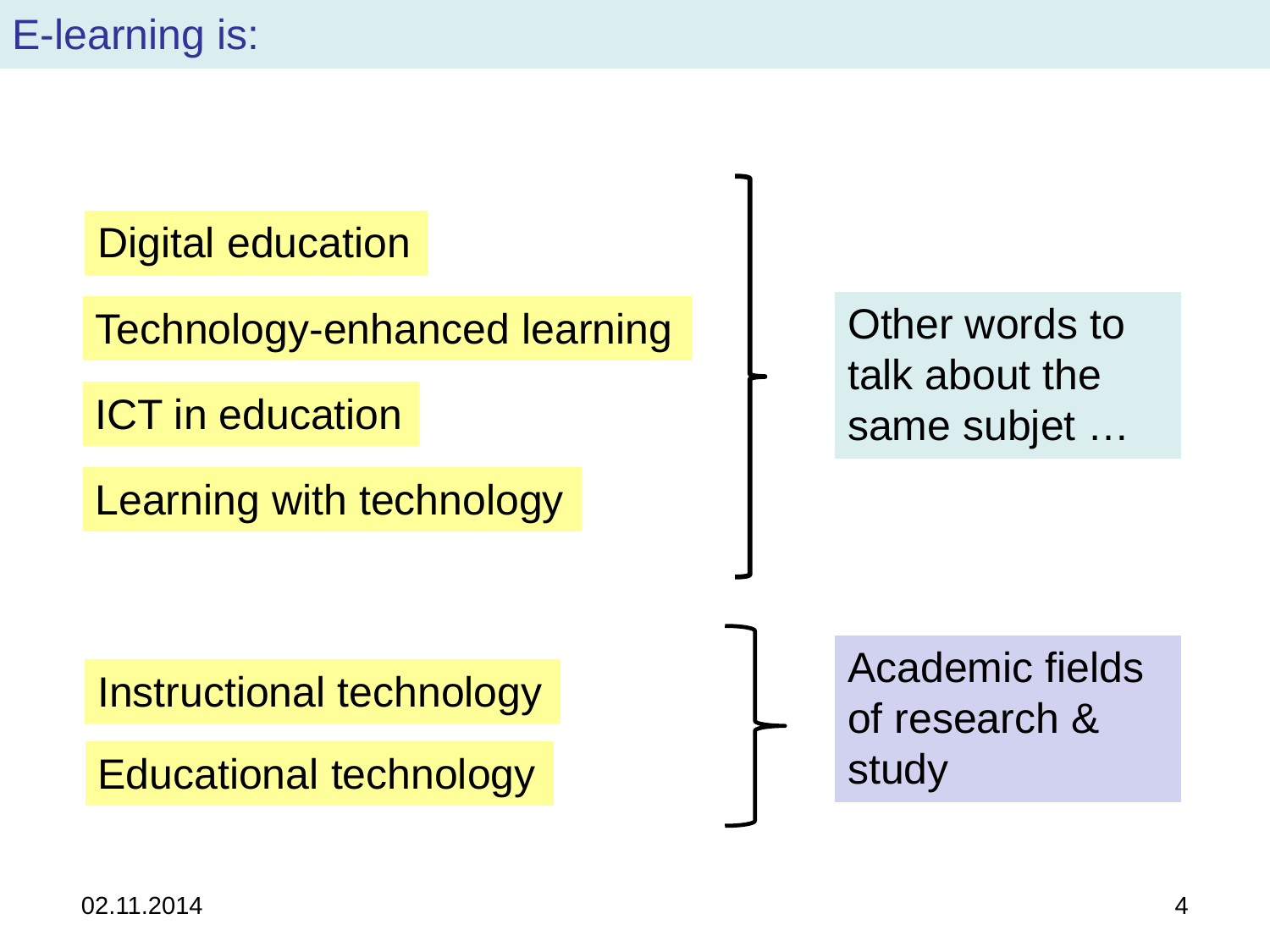#### E-learning is many things (again):

Cognitive tools for learning, computer-assisted language learning, computer-based assessment systems, computer-based train rate<sup>gromputer-</sup> mediated communicatination<sup>s</sup> imputer-supported collaborative lears of g, distributed learning environmen<sup>por</sup>electronic performance support systems, interactive learning res/ironments, interactive multimedia schildins, interactive simulations and *zenifies*, intelligent agents on the Internet, intelligent tutoring systems, microworlds, virtual reality based learning systems, MOOCs, ….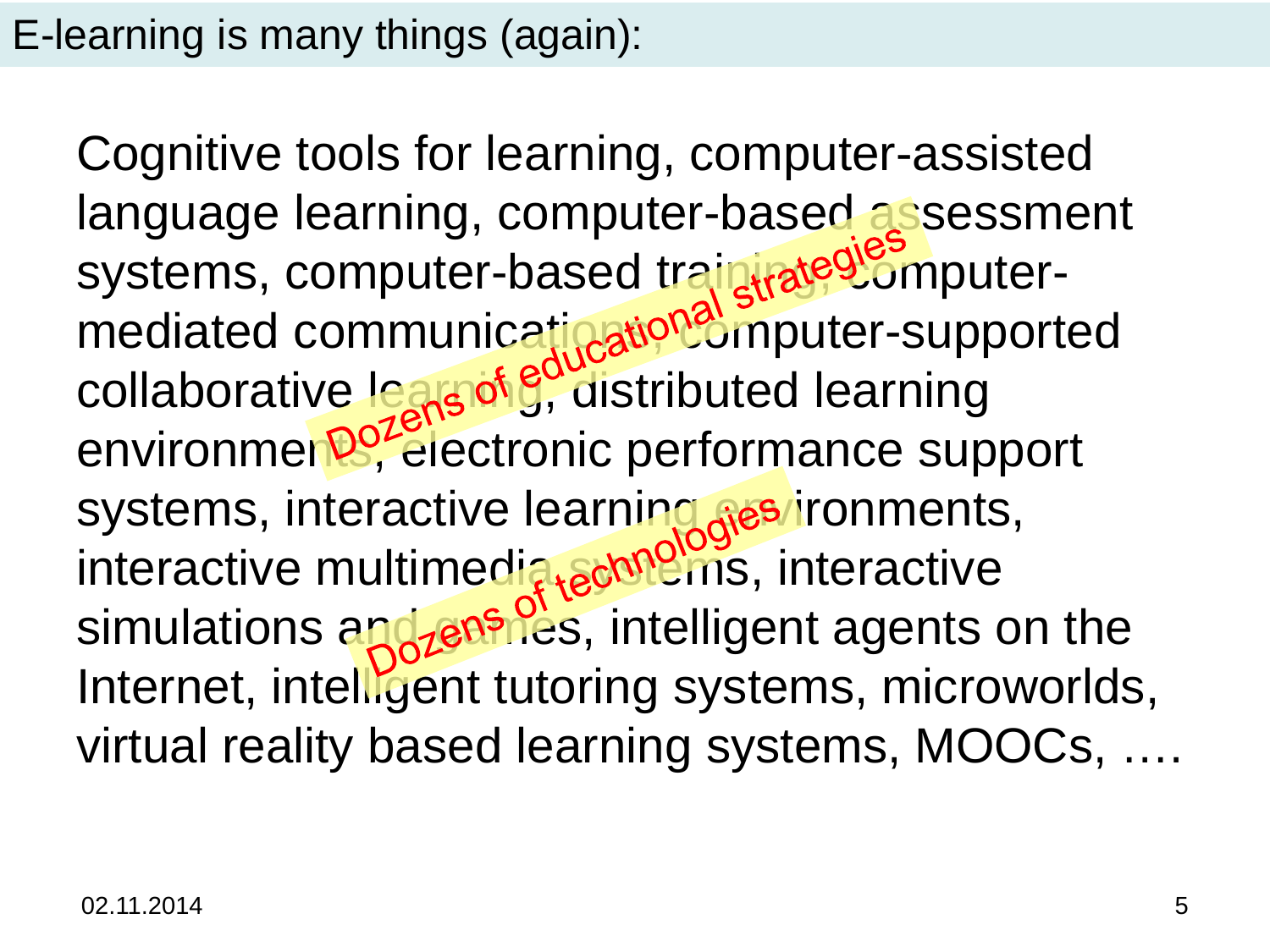#### E-learning example #1:

**After-school learning for kids:** 

- **Self-paced**
- **Based on individual preferences**

**Within that flexible framework, kids can learn in four areas:**

- **1. Computer animation**
- **2. Game Development**
- **3. Web Development**
- **4. Digital Media**

#### Where is this e-learning located?

**The design:**

- **Kids use World, a virtual learning world**
- **… a virtual territory, where each kids's avatar explores a landscape of learning.**
- **Places hold learning activities.**
- **Each personal learning trajectory is illustrated with a visual evolving path.**
- **Kids also interact with each other, exchange notes, form teams, etc.**
- **Progress is like in games. , Members collect skill units and gain access to new online activities and physical workshops.**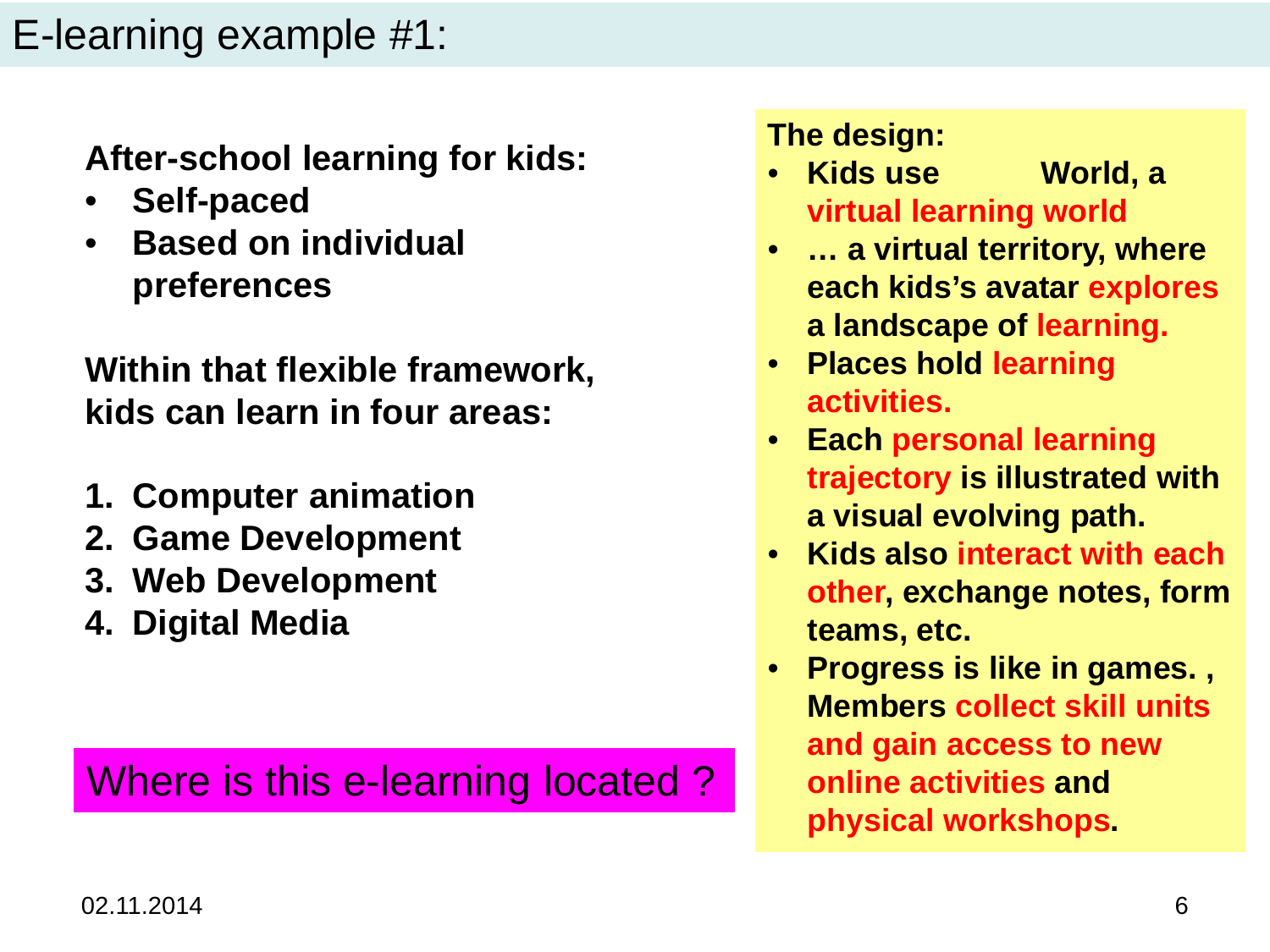e-learning wants to improve education through technology

… and educational technologists are key actors …

**Educational technology is the study and ethical practice of facilitating learning and improving performance by creating, using, and managing appropriate technological processes and resources.** 

(Association for Educational Communications and Technology)

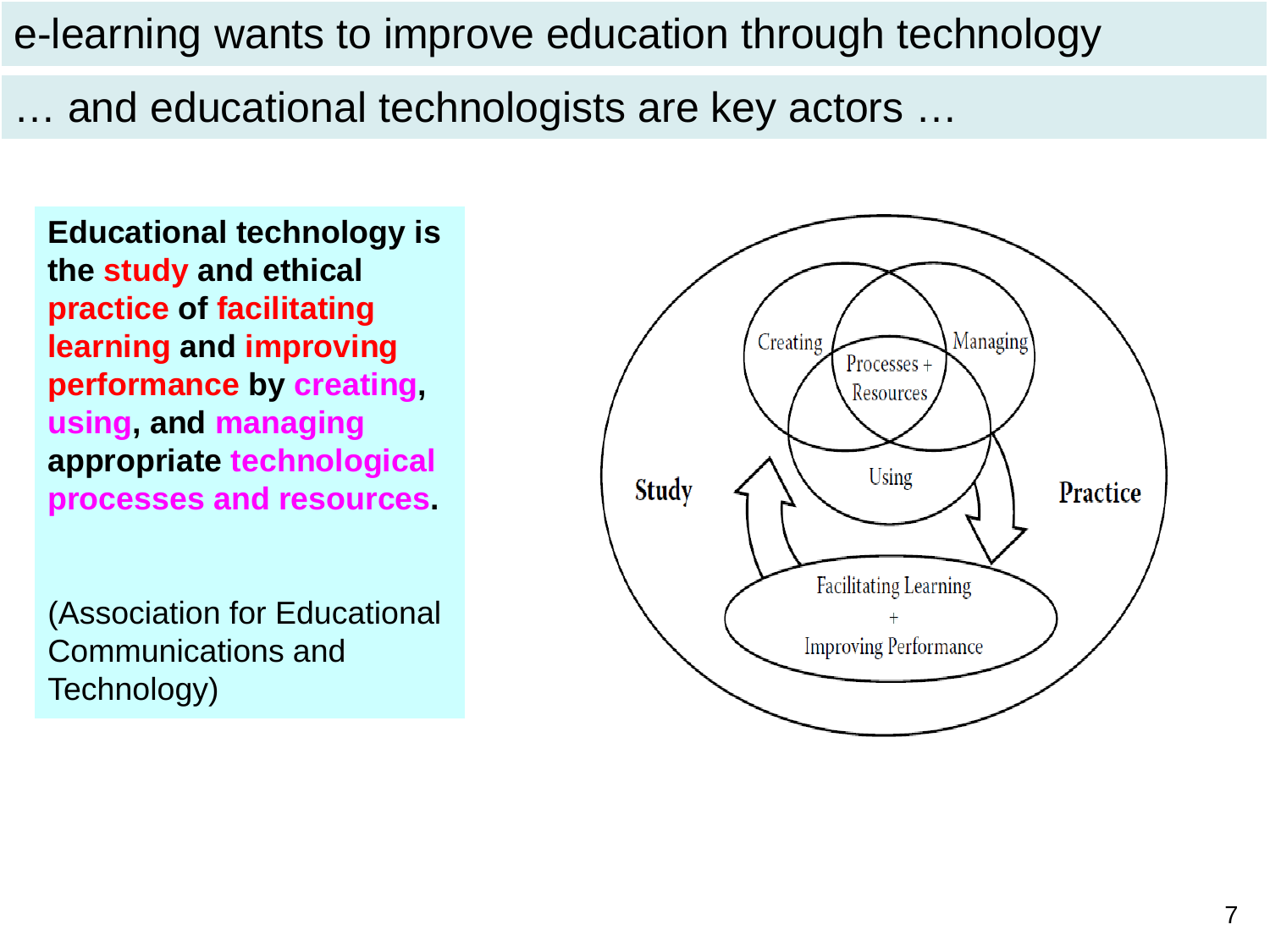#### E-learning example #2:





**Offred by:** KASA Foundation **Target population:** people who want to be a guide in the tourism sector. **Modules: 19 Workload:** 7-9 hours/week (online/offline) **Duration:** 6 months **Language:** Armenian **Certification:** Issued by KASA **Price:** 20.000 AMD monthly

Learners:

- **Study online** materials, including multimedia
- **Exchange in forums**
- Complete practical assigments
- Do online quizzes
- Participate in some face to face meetings and visits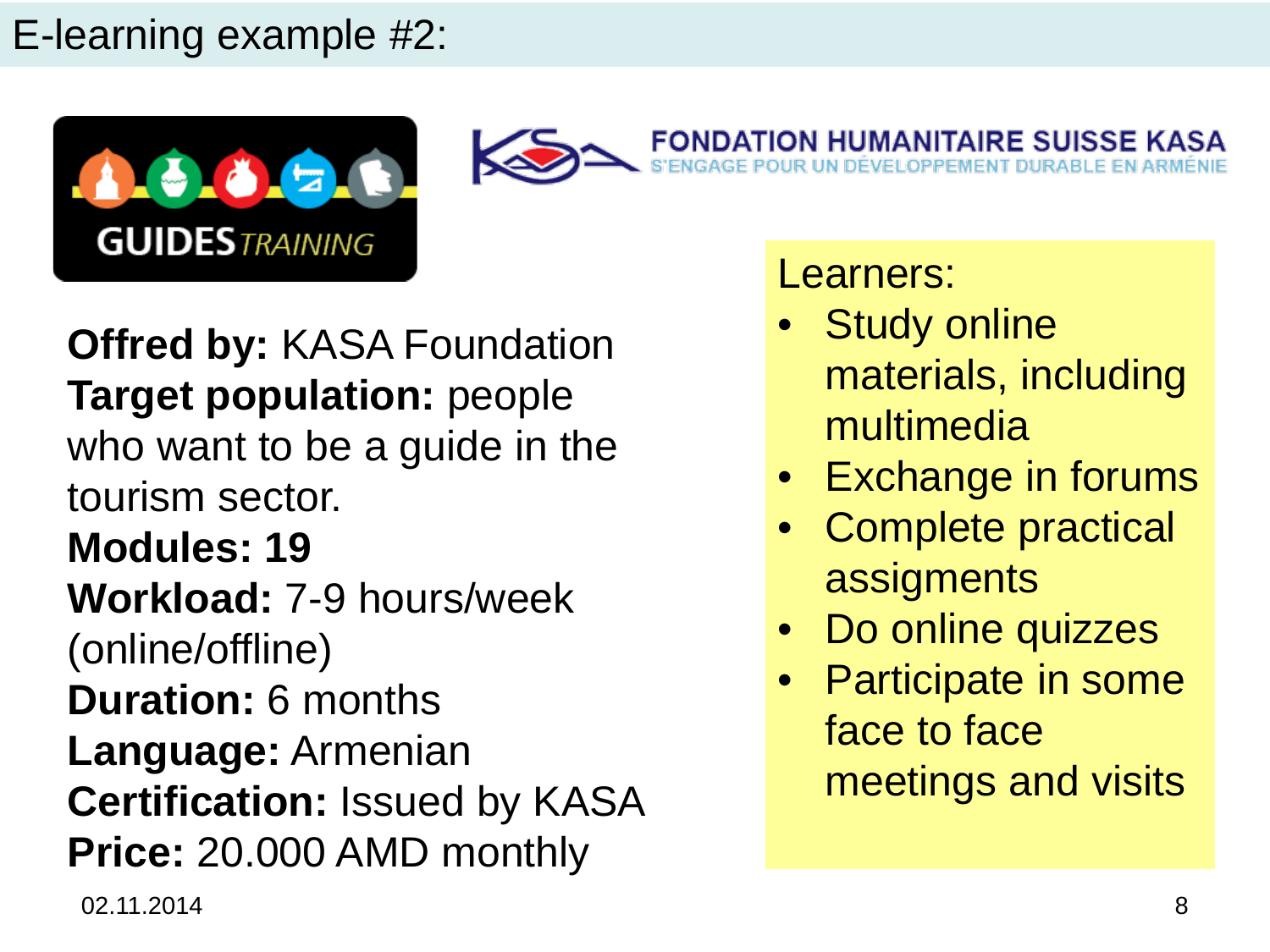There is change: More learning outside school Now, is there pedagogical change in formal education ?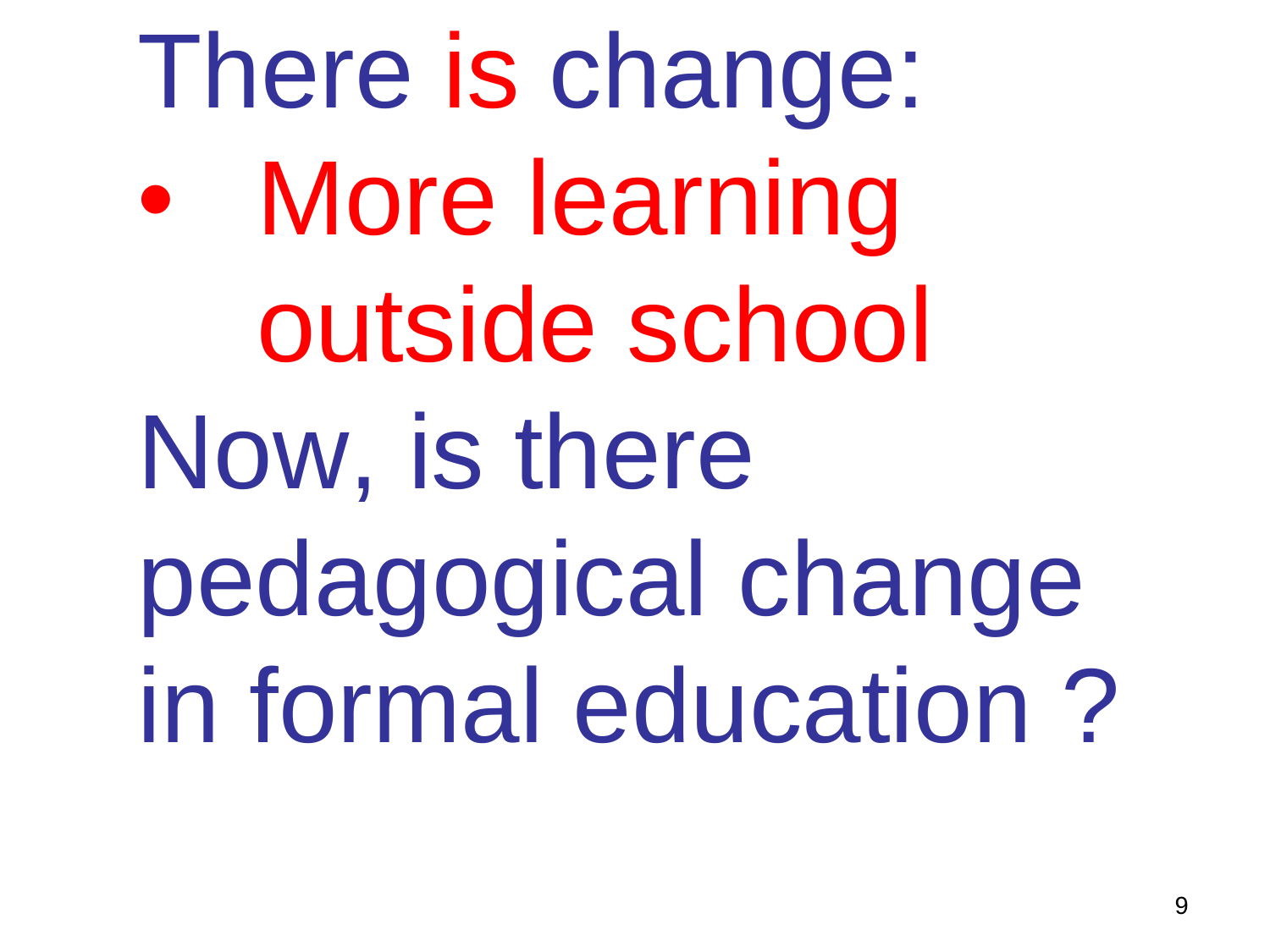The role & evolution of<br>technology

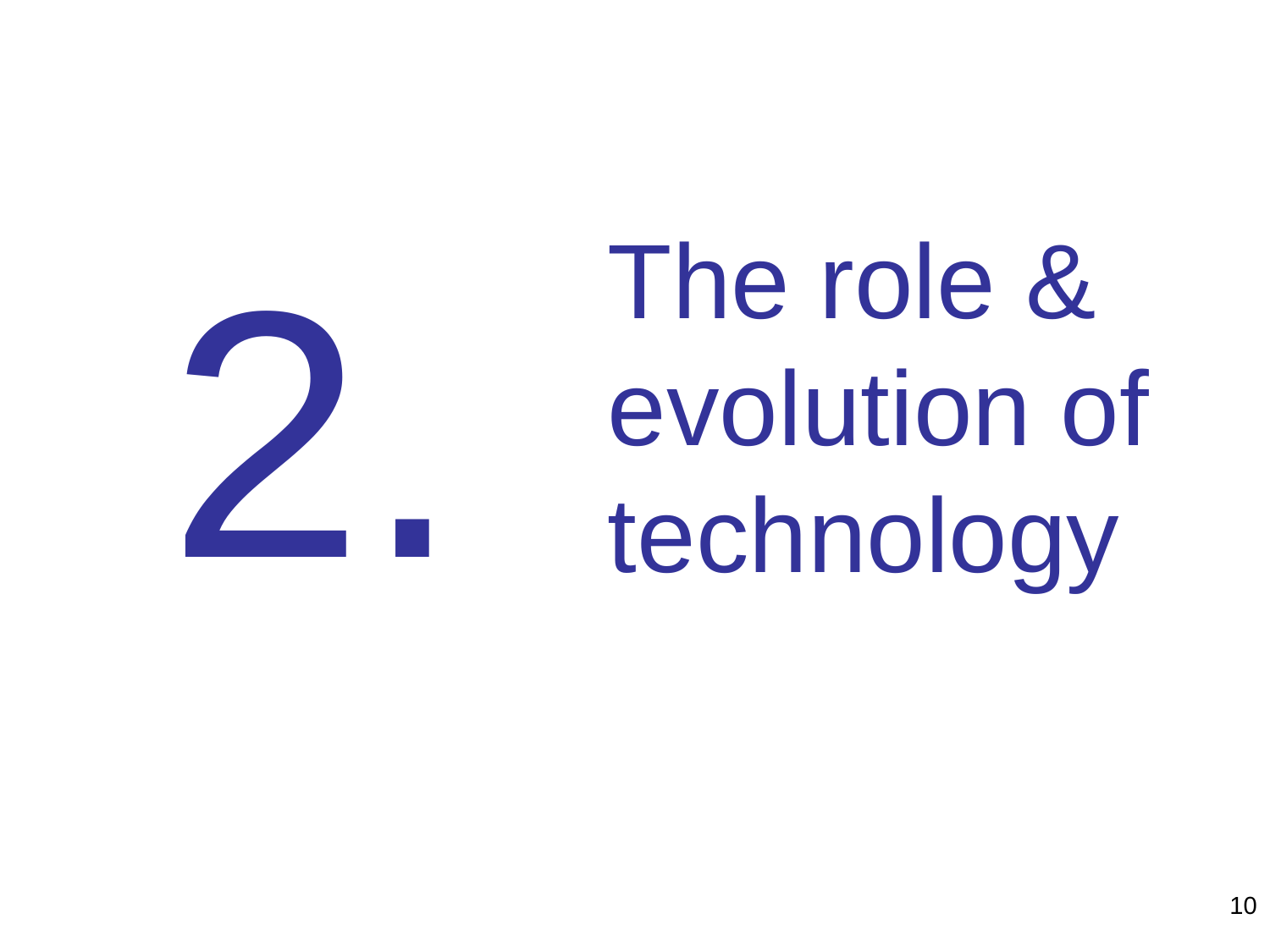#### E-learning = A history of (mostly) aborted hype cycles

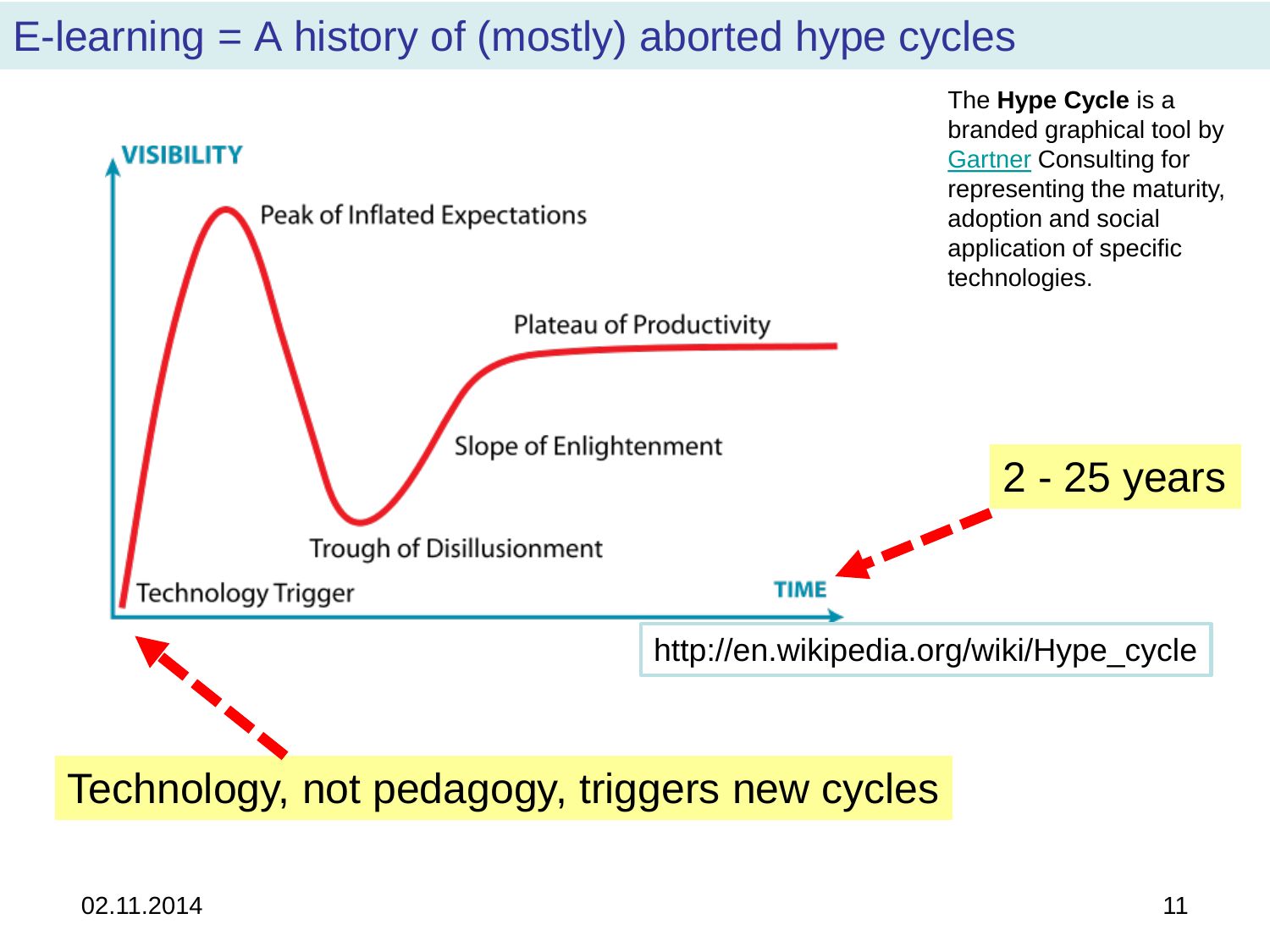#### The technology hype curve in education (2014)



#### Interactive tool:<https://hypecycle.umn.edu/>

#### 02.11.2014 12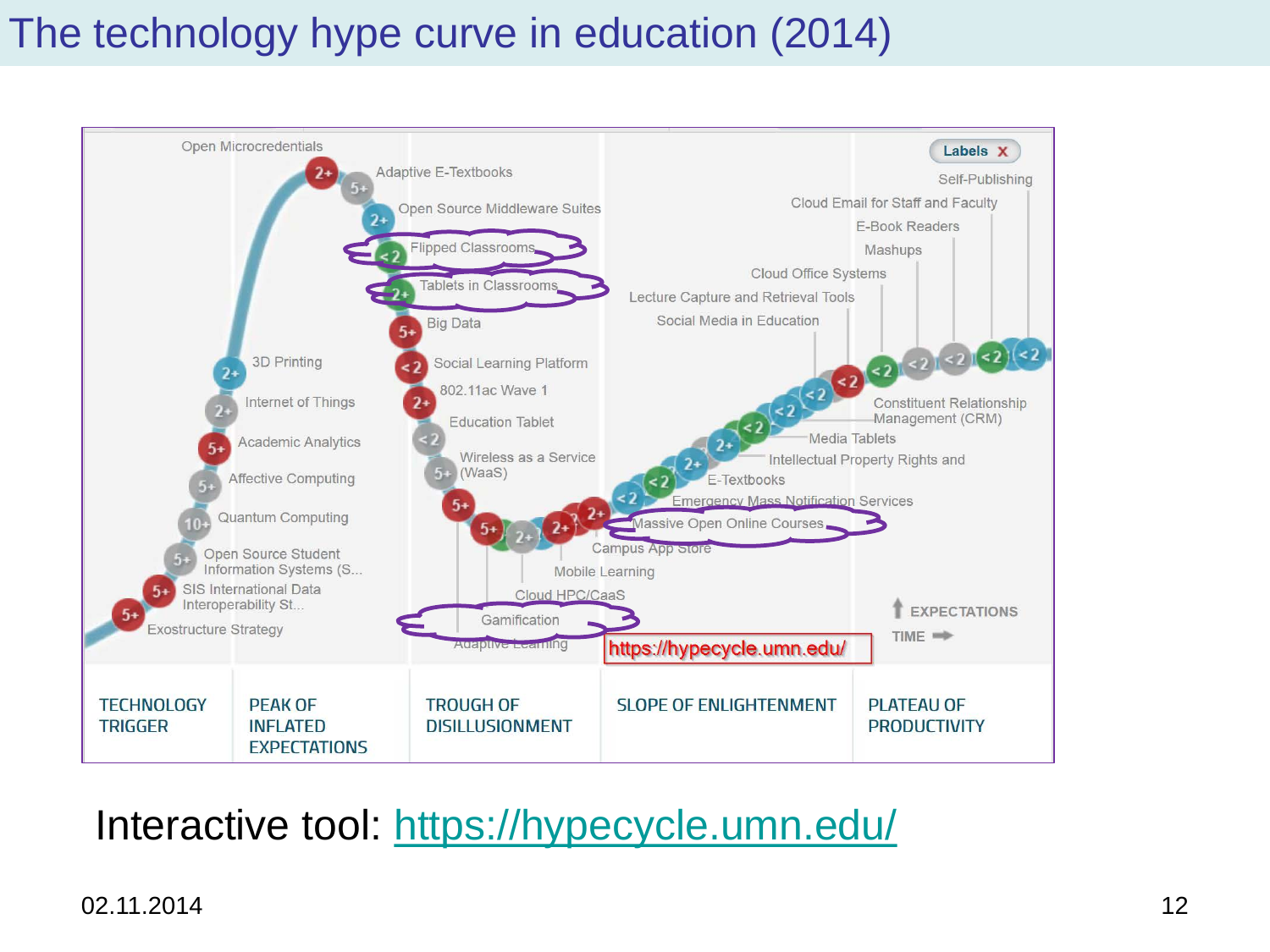#### It is difficult to predict the future



- ٠ **RFID Library Materials**
- IP-video for e-learning

2009:

Gartner's education hype cycle: **Educational** TV is dead

But in 2014: Podcasts are central in (x)MOOCs !

02.11.2014 13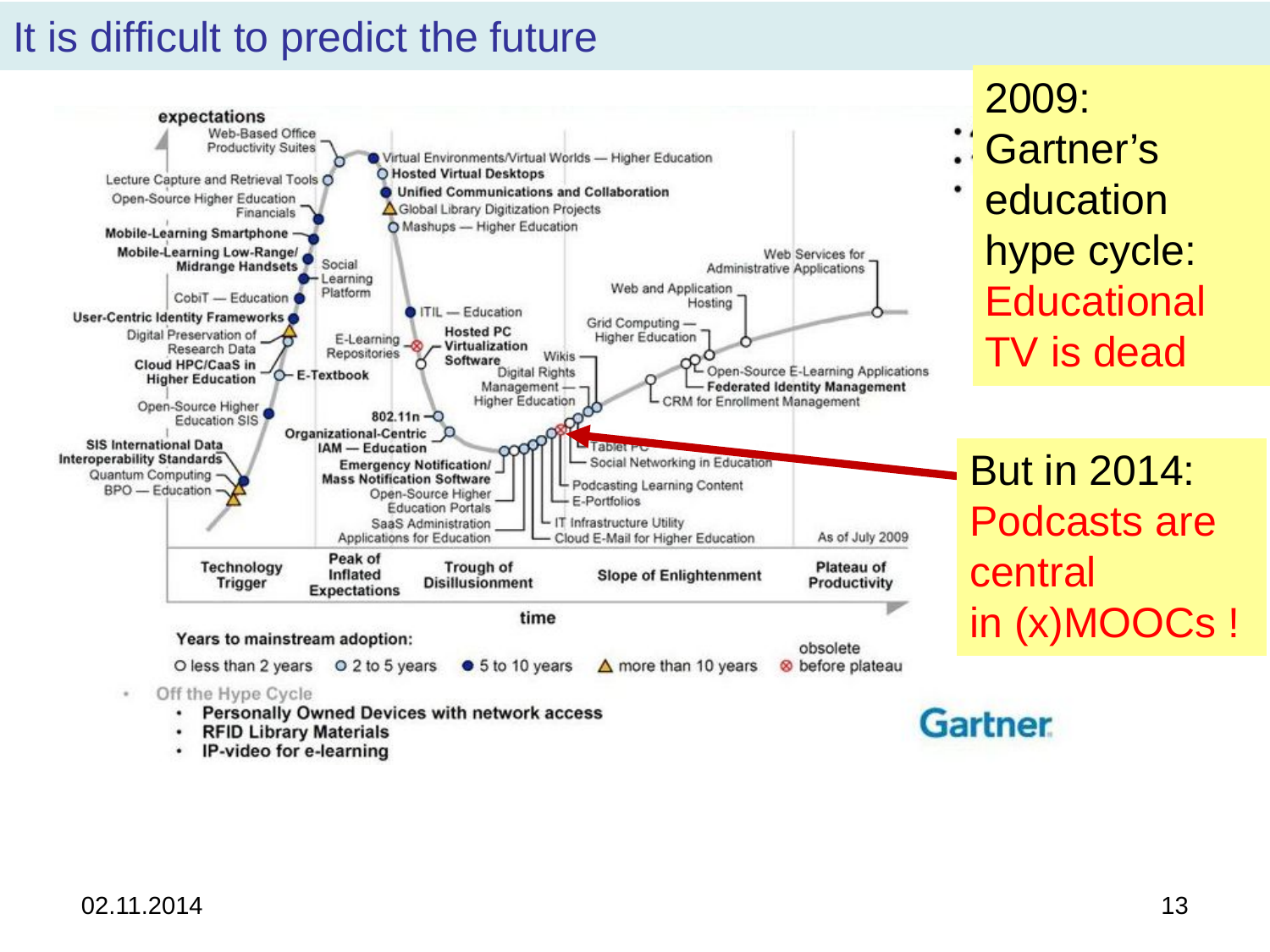#### Evolution of the e-learning infrastructure

Avoid catching up with the latest hype: Invest time in instructional design and understanding past achievements

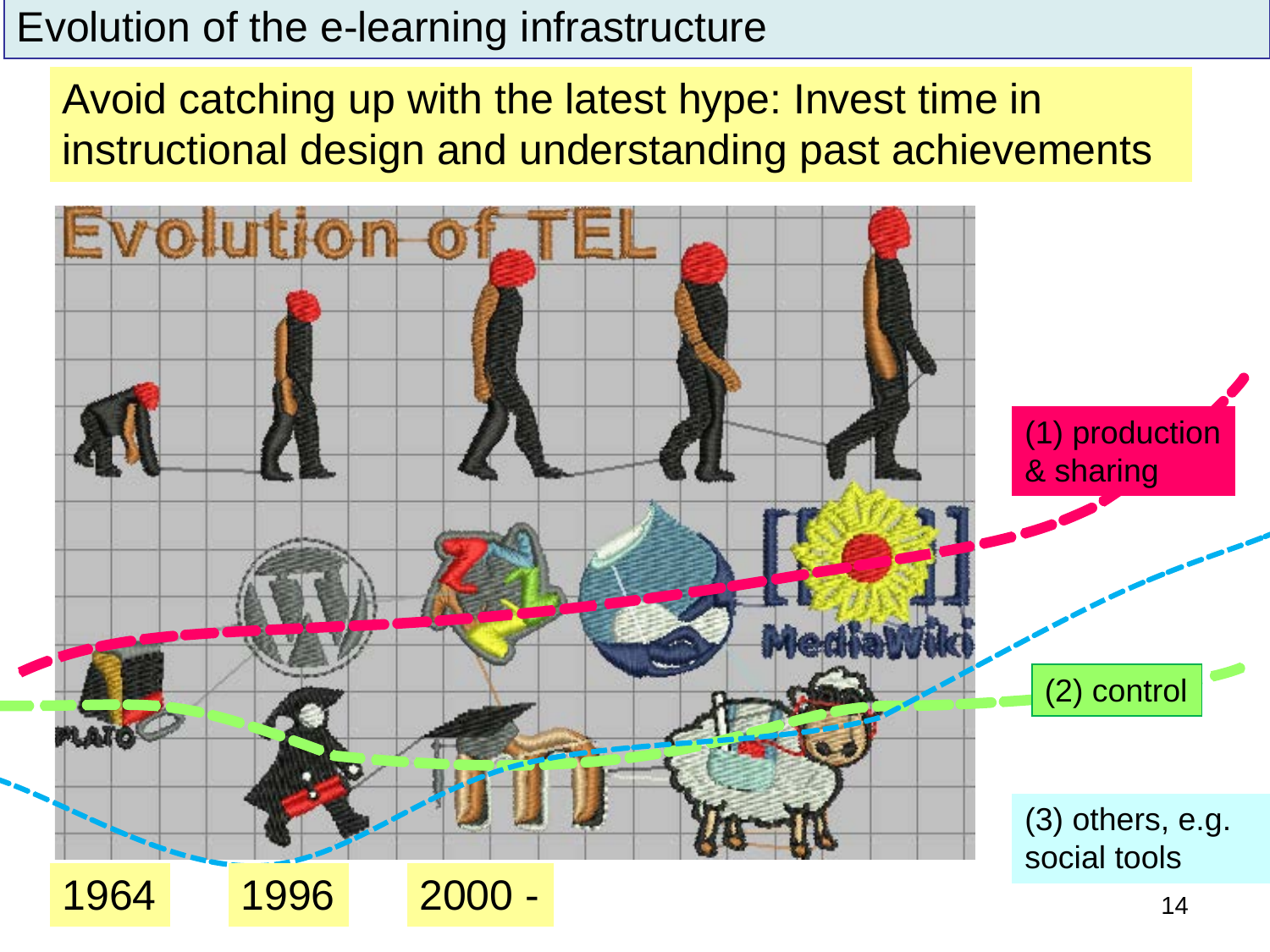#### E-learning - A slow history of innovation & change

#### «Big inventions» about every 10 years

- New administrative structures are created, no communication
- New people enter the game, no understanding of basic principles

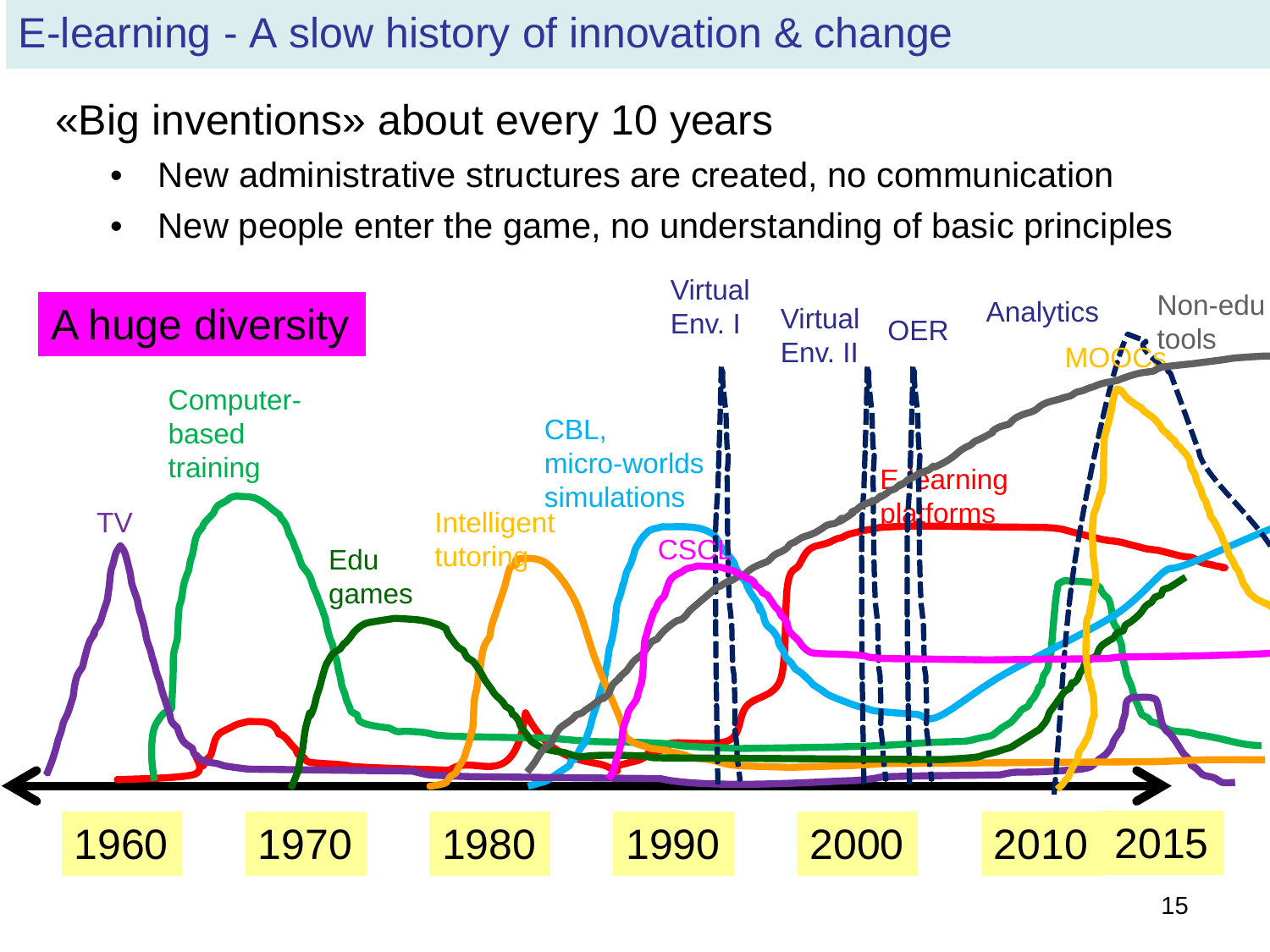#### Change is usually very slow, sometimes it appears to be fast The xMOOCs «tsunami» bundles other stuff…

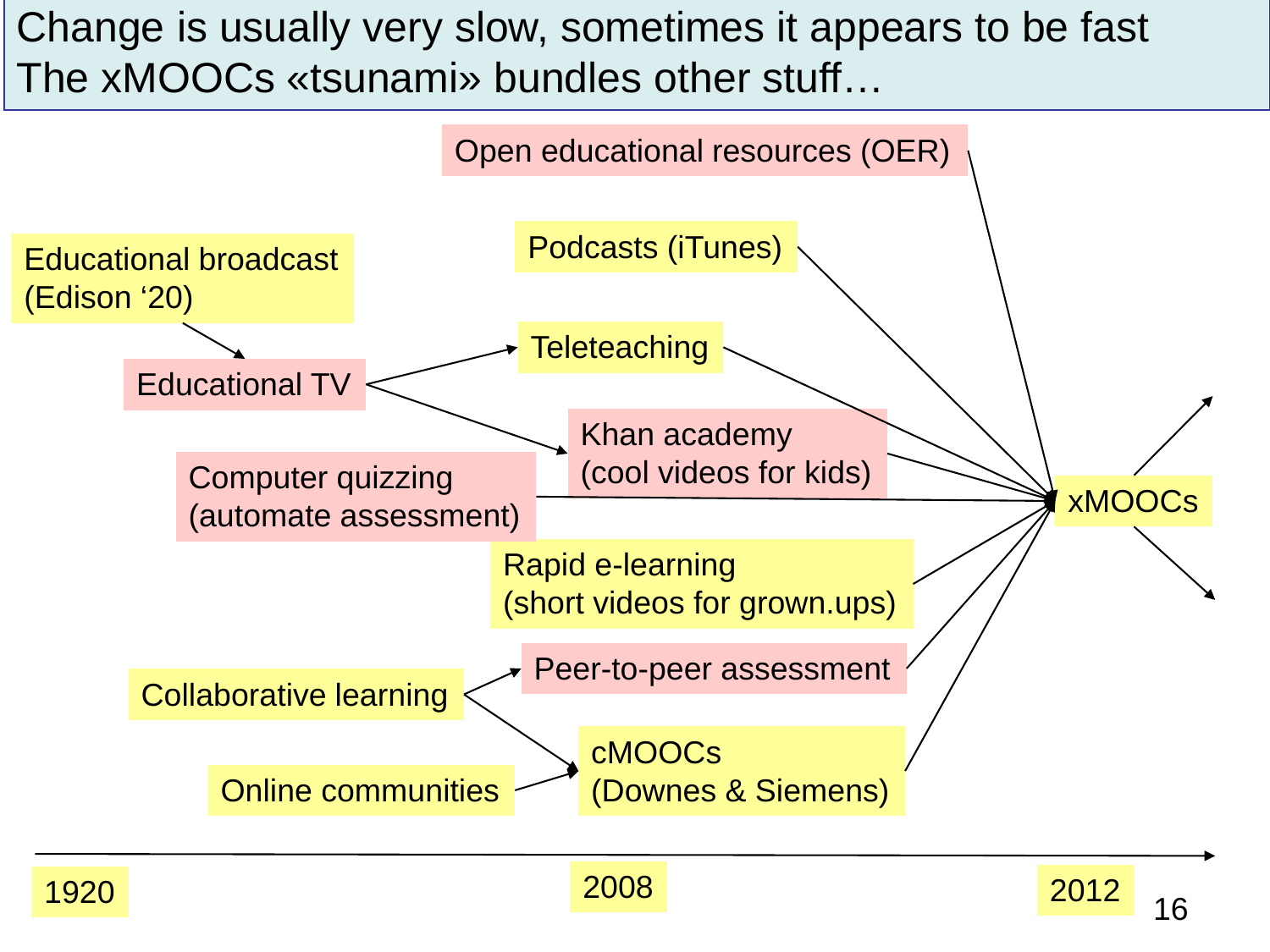

# **3.** What is<br>education education ?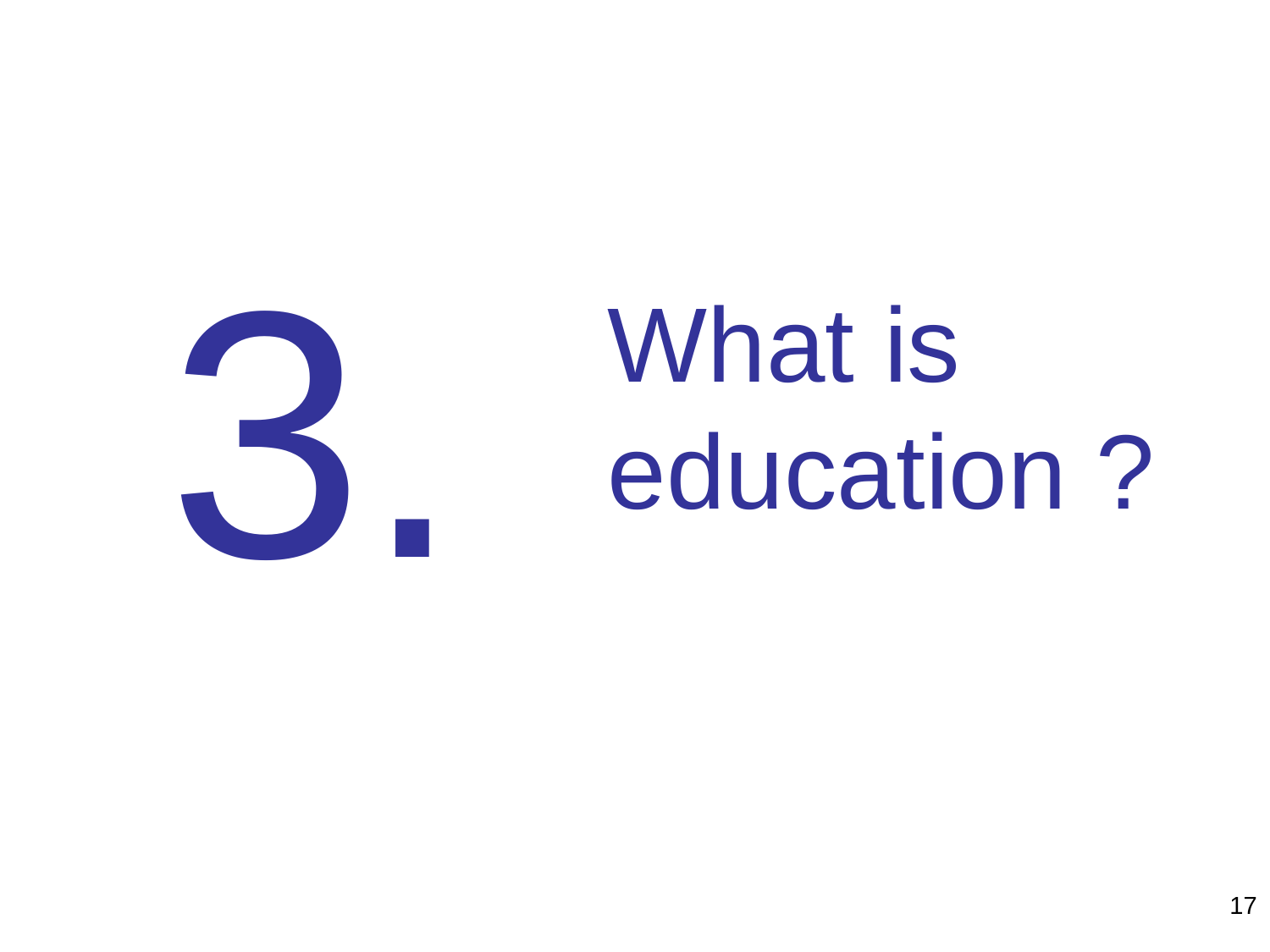#### First principles: what is good education ?

- 1. The demonstration principle
- The demonstration principle<br>• Learning is promoted when learners observe a demonstration
- 2. The application principle
	- Learning is promoted when learners apply the new knowledge
- 3. The activation principle
	- Learning is promoted when learners activate prior knowledge or experience
- 4. The integration principle:
	- Learning is promoted when learners integrate their new knowledge into their everyday world
- 5. The task-centered principle
	- Learning is promoted when learners engage in tasks that lead to something

<http://mdavidmerrill.com/Papers/firstprinciplesbymerrill.pdf>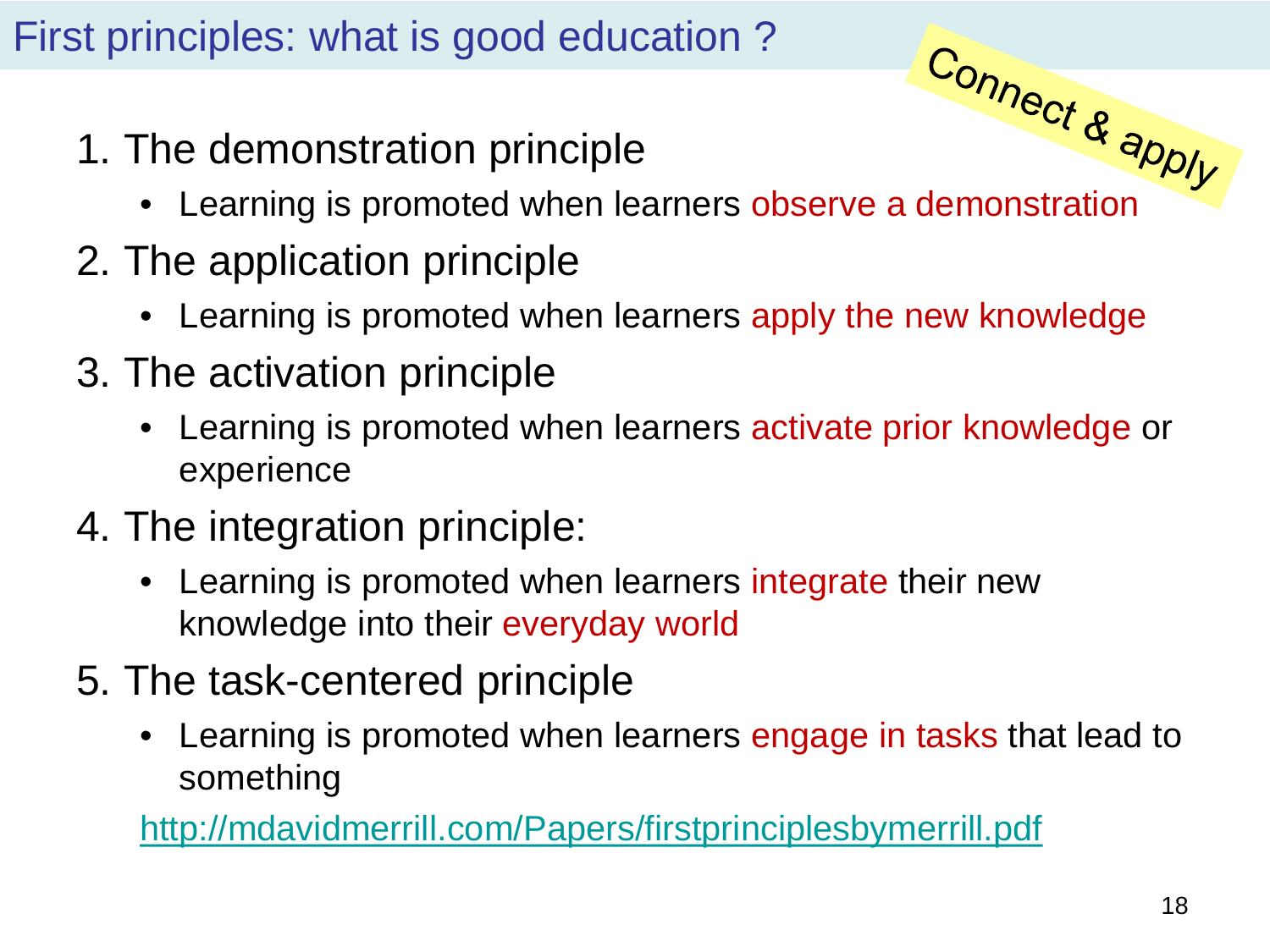#### The e-learning challenge

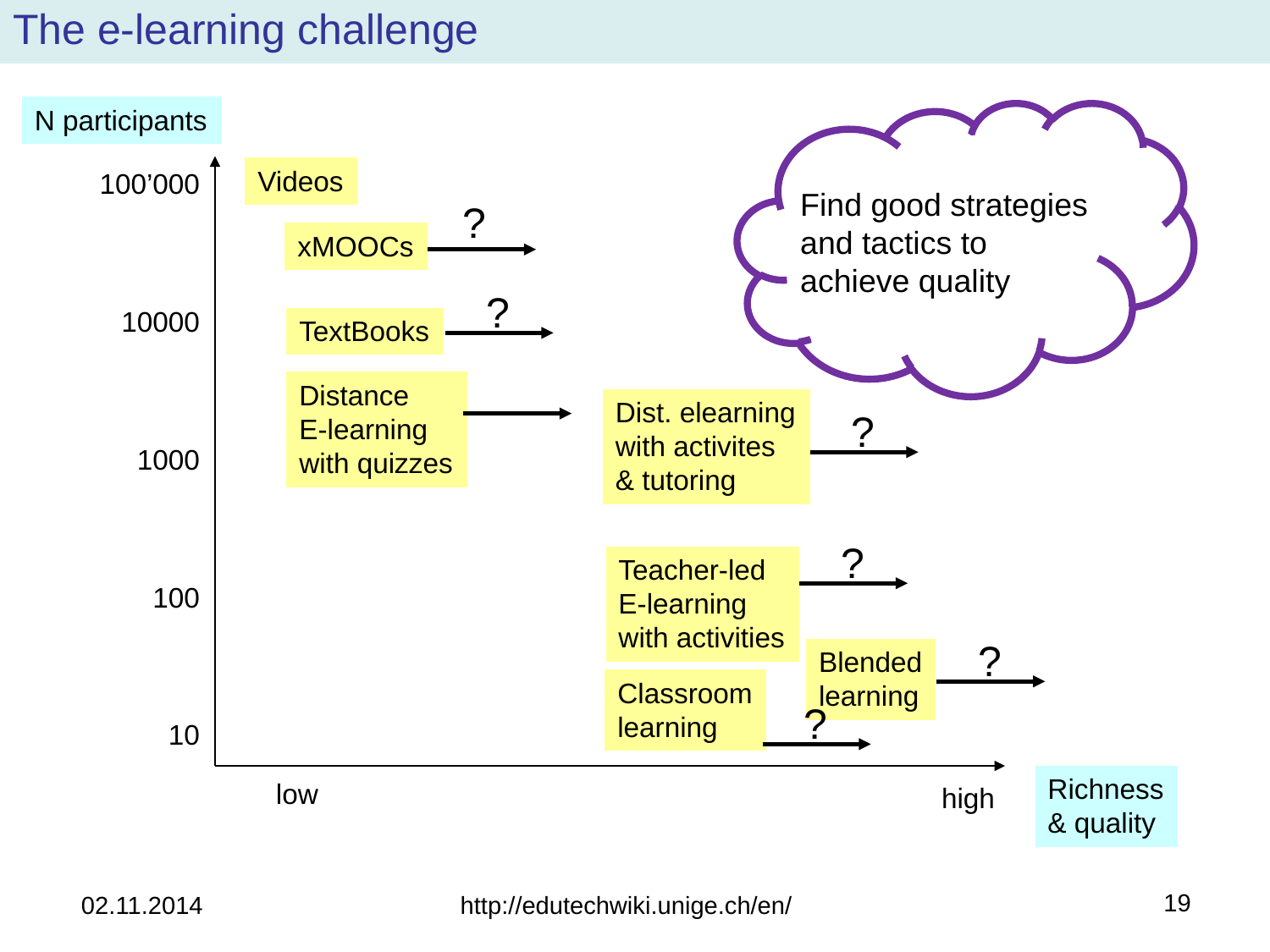Answering the e-learning challenge

# Invest in instructional design:

- **Strategies**
- **Tactics**

### **Create learning scenarios (evaluate and redesign)**

• Respect diversity (both educational & cultural)

Thint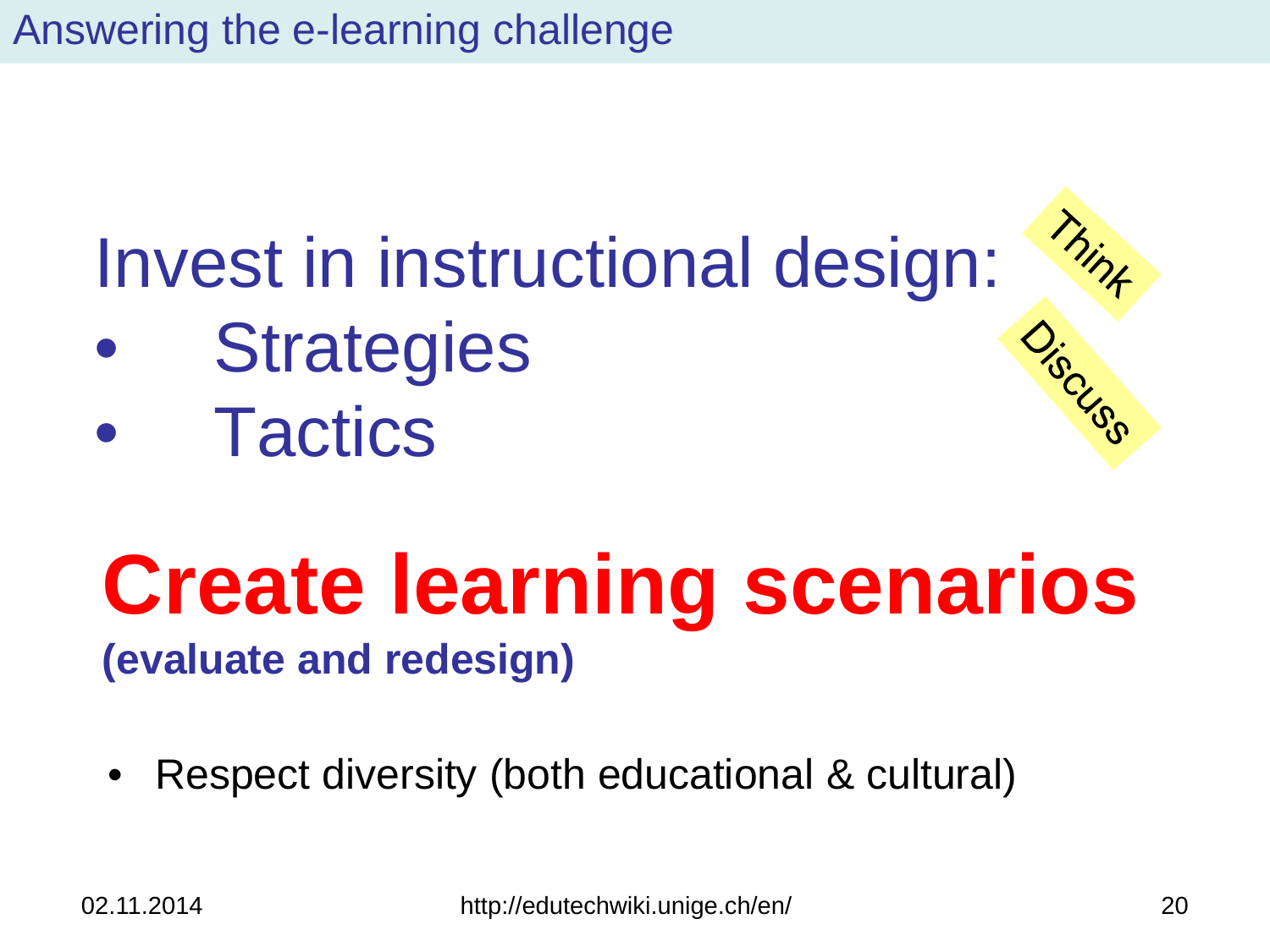#### Educational scenarios

Strategies & tactics made operational

- Who does what and when,
- using tools and resources



02.11.2014

#### … also called «learning designs»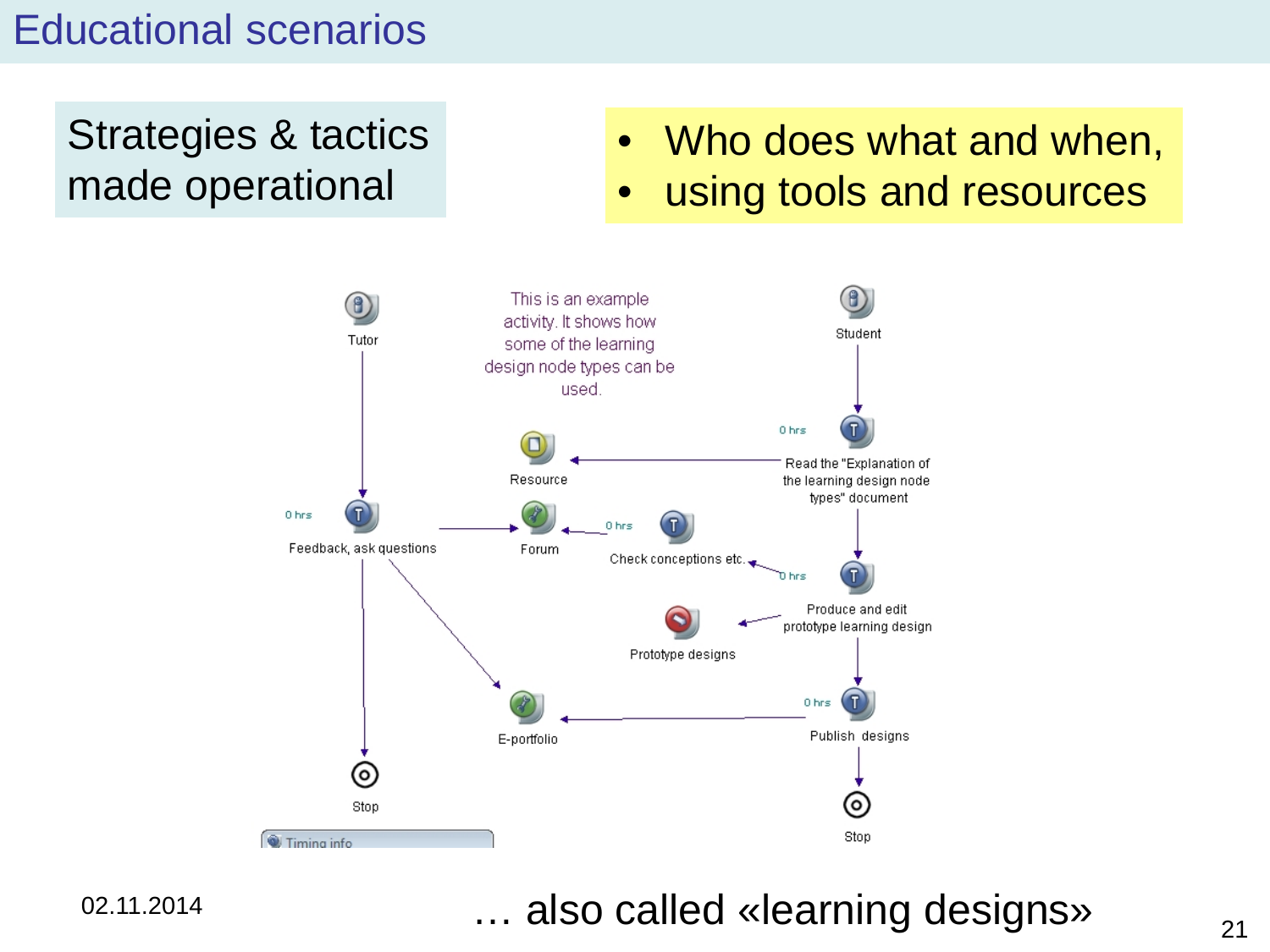|                                                                                                          |                                             | Learning types                                                                                                           | Ex. strategies $\leftarrow$ Ex. technologies                       |                                                                                                                                            |
|----------------------------------------------------------------------------------------------------------|---------------------------------------------|--------------------------------------------------------------------------------------------------------------------------|--------------------------------------------------------------------|--------------------------------------------------------------------------------------------------------------------------------------------|
| goals<br>and<br>types<br>fit learning<br>must<br>technology<br>bue<br>$\boldsymbol{\omega}$<br>Strategie | I: know<br>that                             | A-a Facts : recall,<br>description, identification,<br>RtC.                                                              | Direct instruction,<br>programmed instruction,<br>mastery learning | Presentation of contents (texts,<br>pictures, diagrams, multimedia<br>animations) on various technica<br>supports.                         |
|                                                                                                          |                                             | <b>I-b Concepts:</b><br>discrimination,<br>categorization, discussion,<br>etc.                                           | Discovery learning,<br>exploratory learning                        | The computer as a library,<br>Writing/drawing software                                                                                     |
|                                                                                                          | II: know<br>how                             | <b>II-a Reasoning and</b><br>procedures<br>inferences, deductions, etc.<br>+ procedure application                       | Simulation,<br>virtual laboratory,<br>problems to solve            | Various kinds of interaction that<br>include quizzing software, CBT,<br>Simulations, microworlds etc.                                      |
|                                                                                                          |                                             | <b>The Problem solving</b><br>and production<br>strategies: sub goaling +<br>application of<br><b>Neuristics/methods</b> | Case-based, inquiry-<br>based, problem based<br>earning            | Various computer-mediated<br>communication (CMC) tools<br>such as email, forums,<br>audio/video conferences, virtual<br>environments, etc. |
|                                                                                                          | III:<br>knowing<br>$\overline{m}$<br>action | <b>III Situated action:</b><br>strategies in complex and<br>authentic situations                                         | project-based learning                                             | Social software, portalware,<br>Word processors, CAD<br>systems, simulation software,<br>laboratory software, etc.                         |
|                                                                                                          | IV:<br>Other                                | IV Other: e.g. motivation,<br>emotion, reflection                                                                        | ARCS,<br>learning portfolios                                       | Tools that favor presence and<br>reflection.                                                                                               |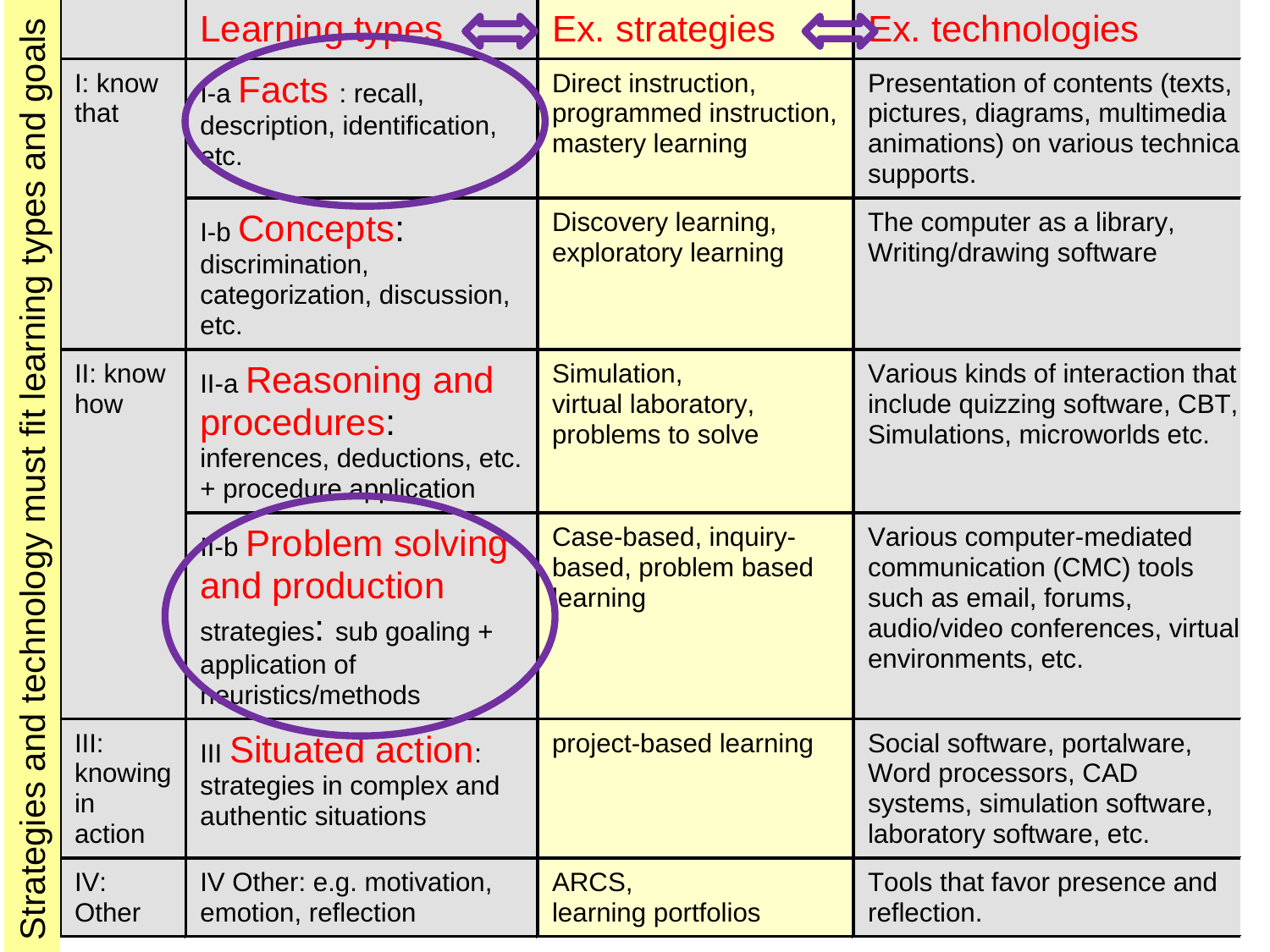#### Example: A strategy for facts and simple procedure learning

#### 9 events of instruction (Gagné)

- 1. Gain attention (ground the lesson, motivate)
	- Present a good problem, a new situation, use a multimedia advertisement, ask questions…
- 2. Describe the goal (frame the information, create expectancies)
	- State what will be accomplished, how knowledge can be used, give a demonstration,...
- 3. Stimulate recall of prior knowledge (help connecting)
	- ... facts, rules, procedures or skills relevant to the current lesson ....
- 4. Present the material to be learned
	- e.g. text, graphics, simulations, figures, pictures, sound, etc. Chunk information
- 5. Provide guidance for learning
	- Presentation of content is different from instructions on how to learn. Use of different channel (e.g. side-boxes)
- 6. Elicit performance "practice"
	- Let the learner do something with the knowledge, practice skills or apply knowledge. At least use MCQ's.
- 7. Provide informative feedback ,
	- show correctness of the trainee's response, analyze learner's behavior, maybe present a good (step-by-step) solution of the problem
- 8. Assess performance, test if the lesson has been learned.
	- Also provide general progress information
- 9. Enhance retention and transfer :
	- e.g. inform the learner about similar problem situations, provide additional practice. Put the learner in a transfer situation...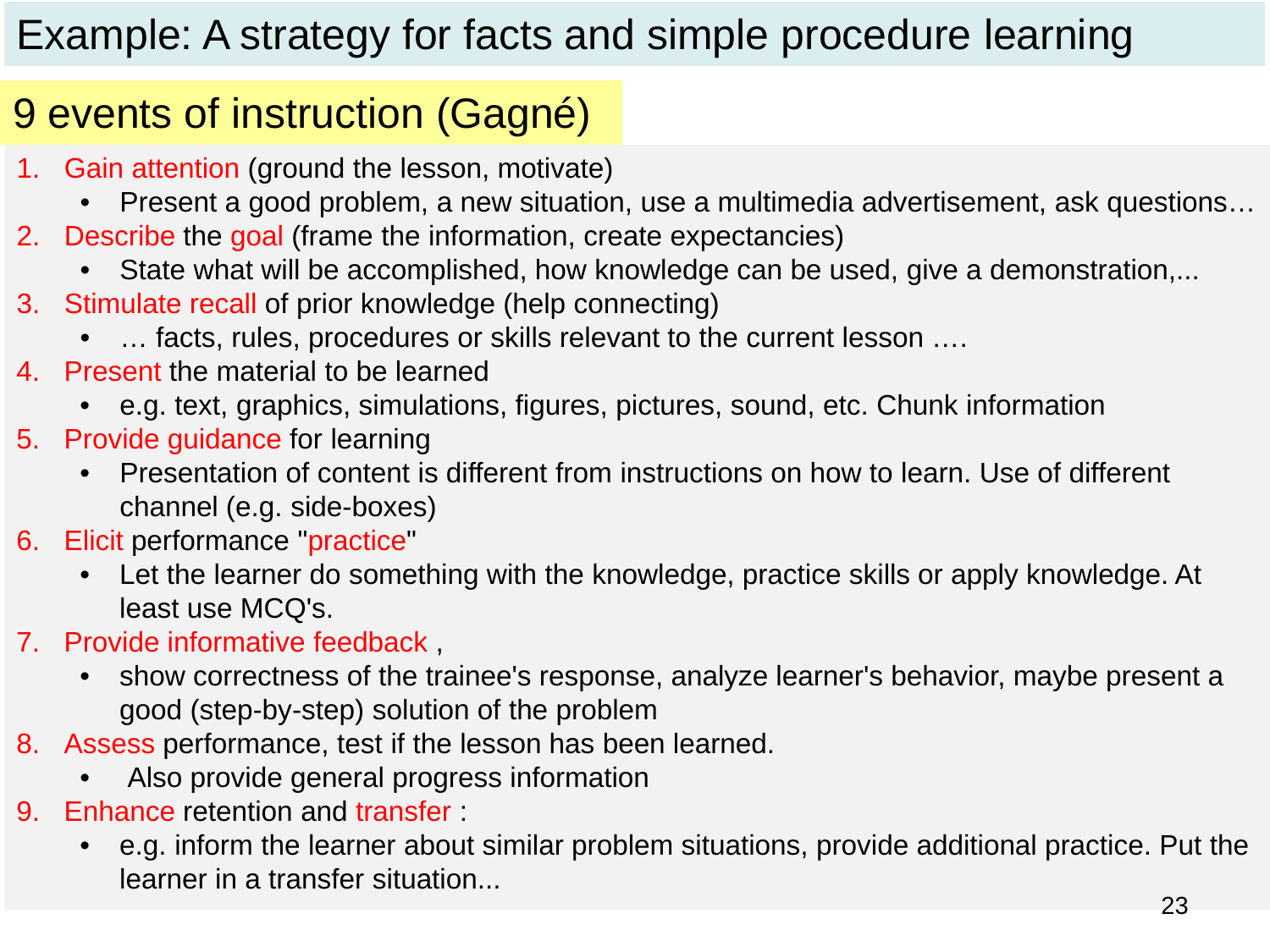#### Exemple: Project-oriented learning  $\rightarrow$  principles



#### [Includes:](http://edutechwiki.unige.ch/en/Inquiry-based_learning)

[inquiry-based learning](http://edutechwiki.unige.ch/en/Inquiry-based_learning) (IBL) [problem-based learning](http://edutechwiki.unige.ch/en/Problem-based_learning) (PrBL) [project-based learning](http://edutechwiki.unige.ch/en/Project-based_learning) (PBL) [project-methodology-based learning](http://edutechwiki.unige.ch/en/Project-methodology-based_learning) [case-based learning](http://edutechwiki.unige.ch/en/Case-based_learning) (CBL)

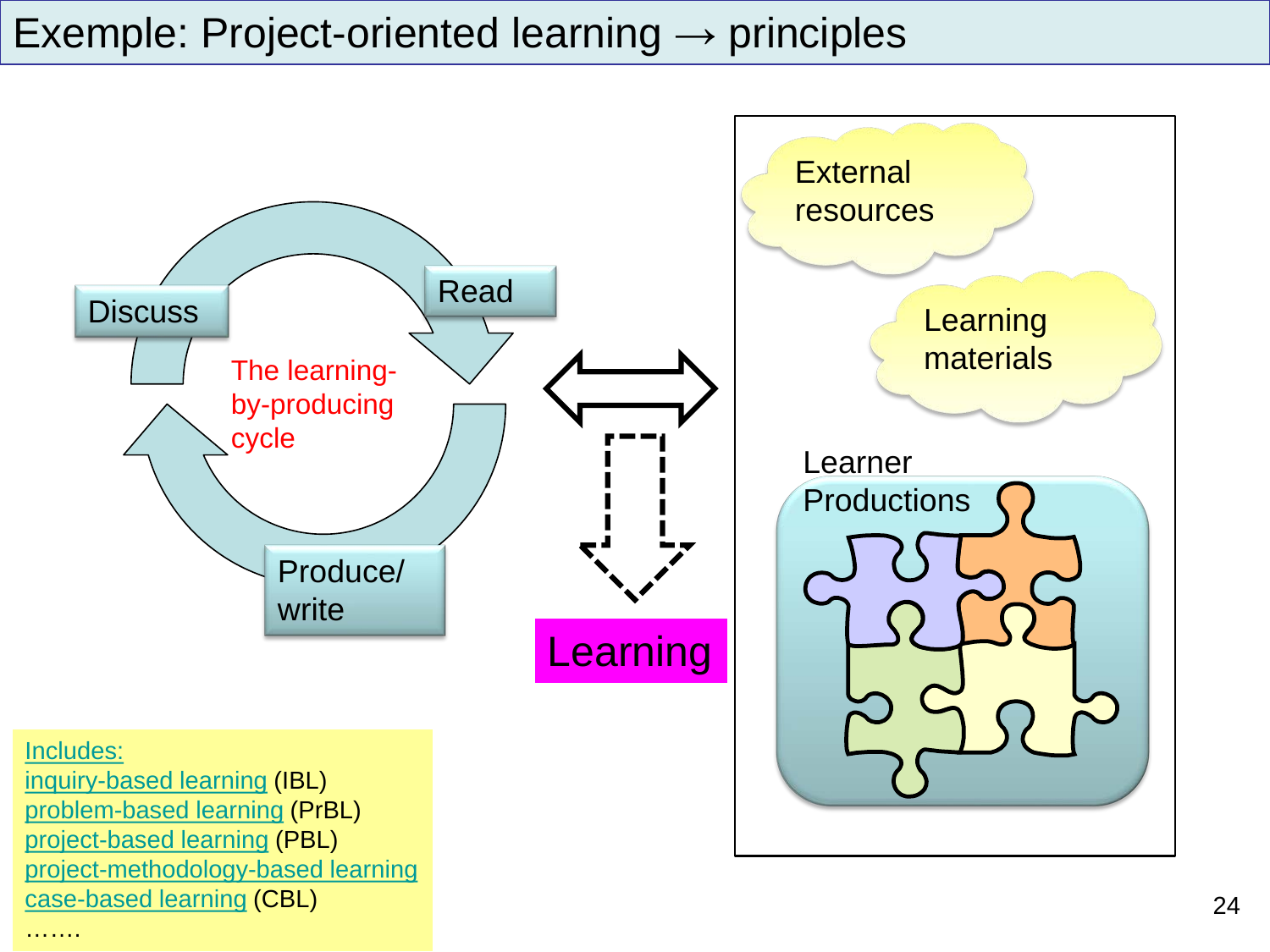Project-oriented learning requires learning design (story boarding)



Sandoval 2004p. 216

<http://tecfa.unige.ch/perso/lombardf/publications/maastrich-14-16XI07/>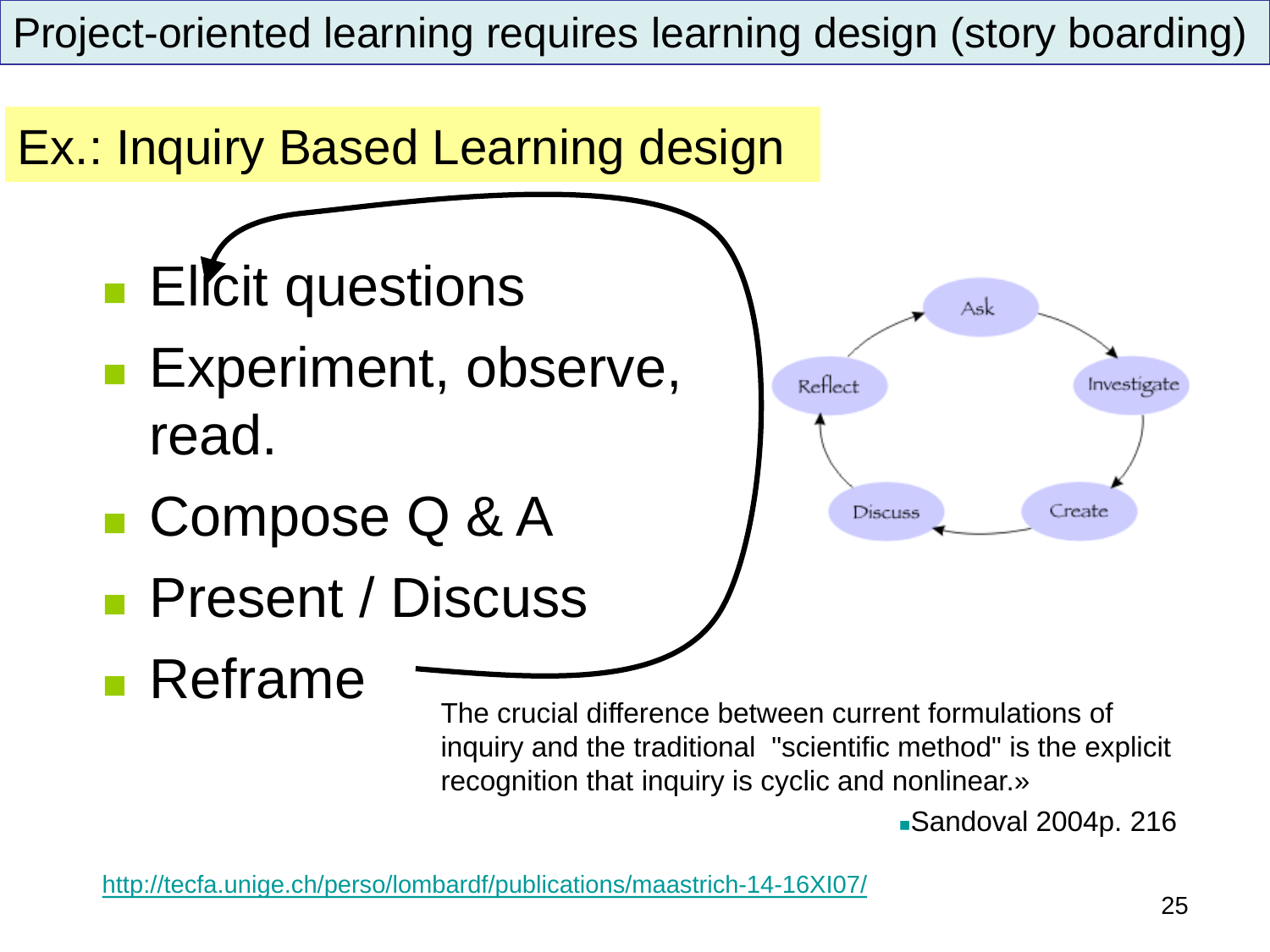Some strategies take time- Inquiry-based learning (Lombard, 2012)

It takes about 3 month before there is some deep learning !!



**Progression de l'investigation : numéro de version et date (2007)**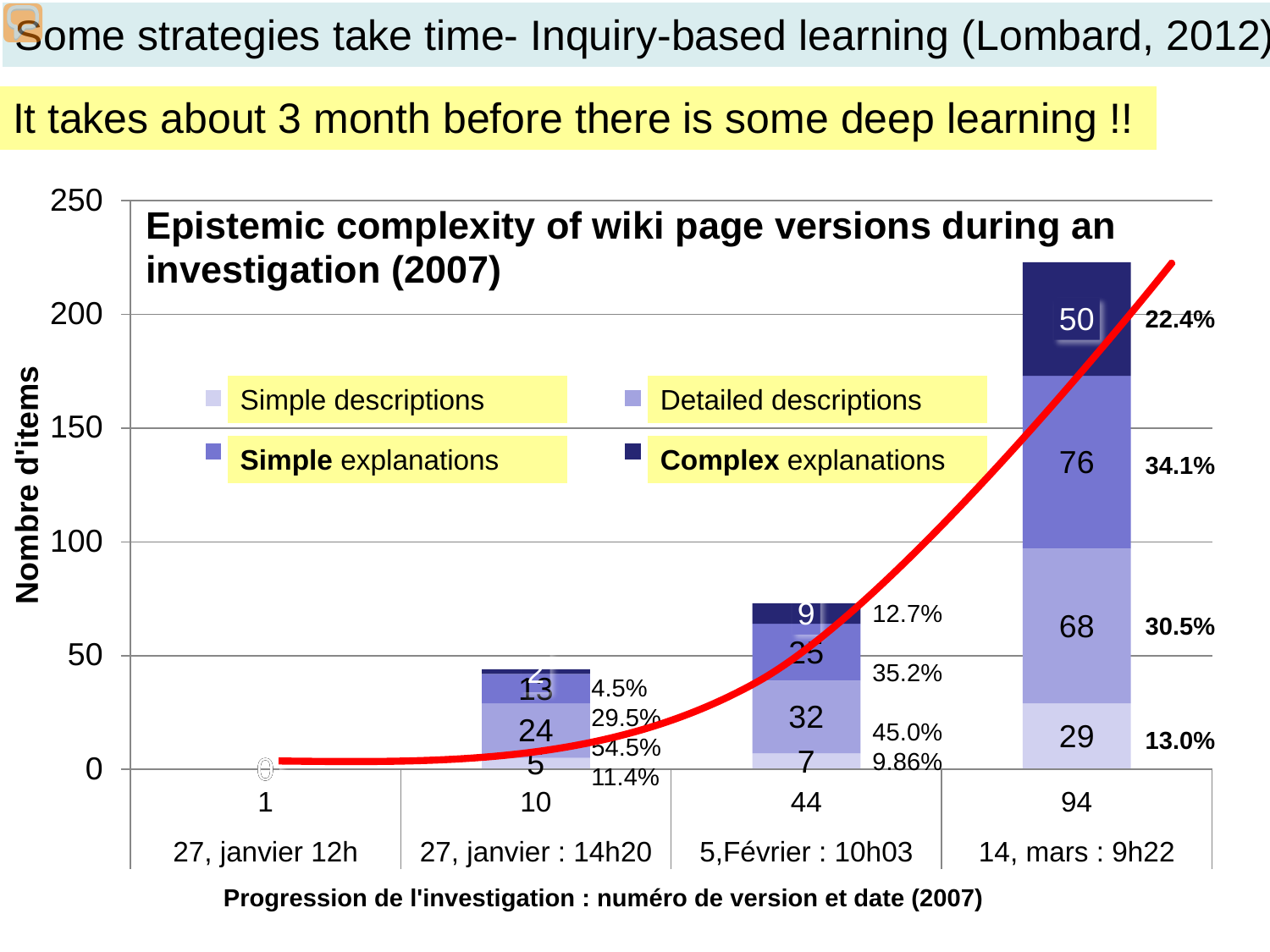#### Back to tools

Activities are supported by tools and should lead to "products"

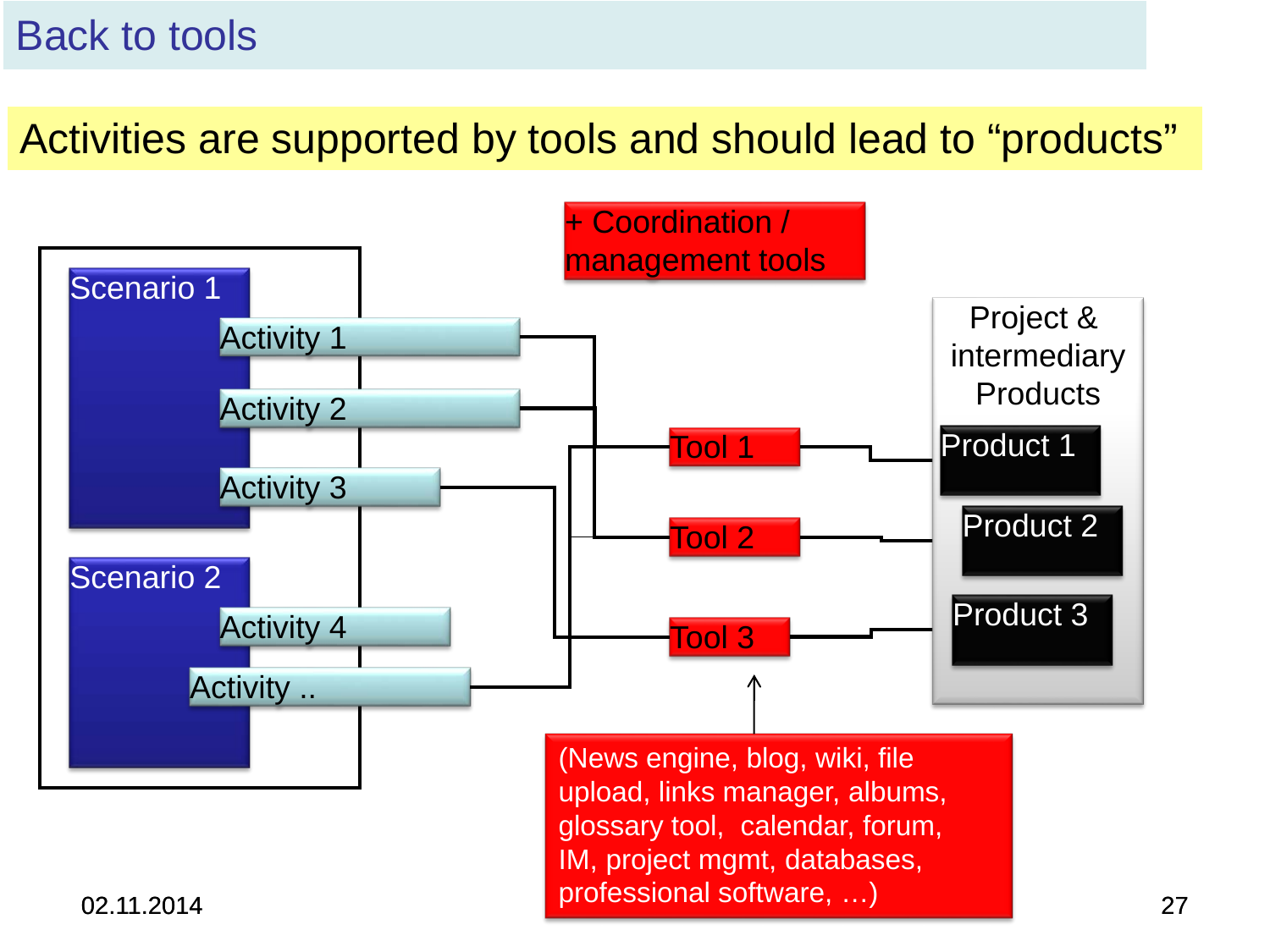Good e-learning:

….. uses an appropriate pedagogical strategy aligned with goals, means and other constraints ….. creates active learning and active learners

Good e-learning technology:

Supports planned (and unplanned) tactics with appropriate tools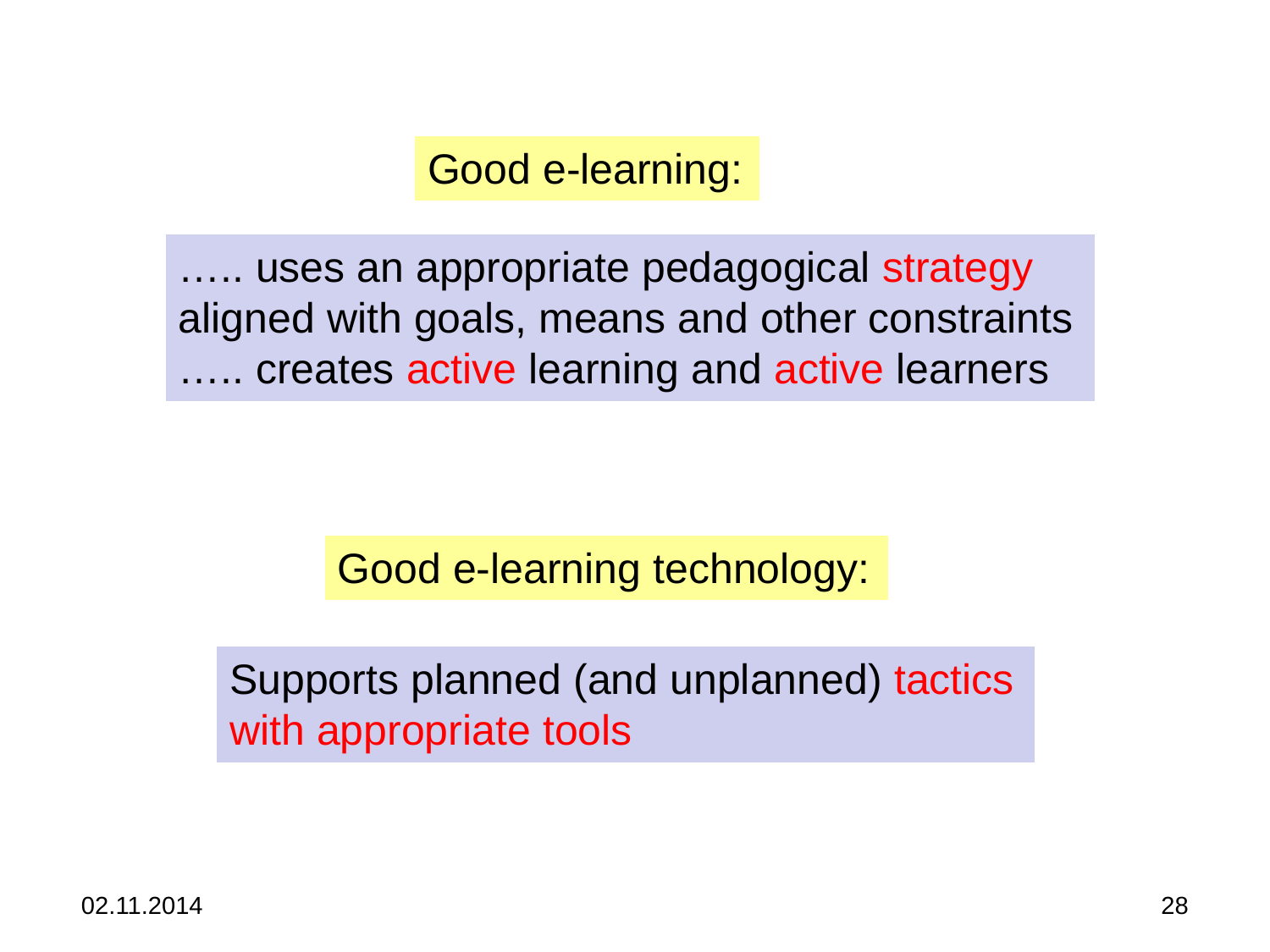5.

Do we have good data about educational strategies ?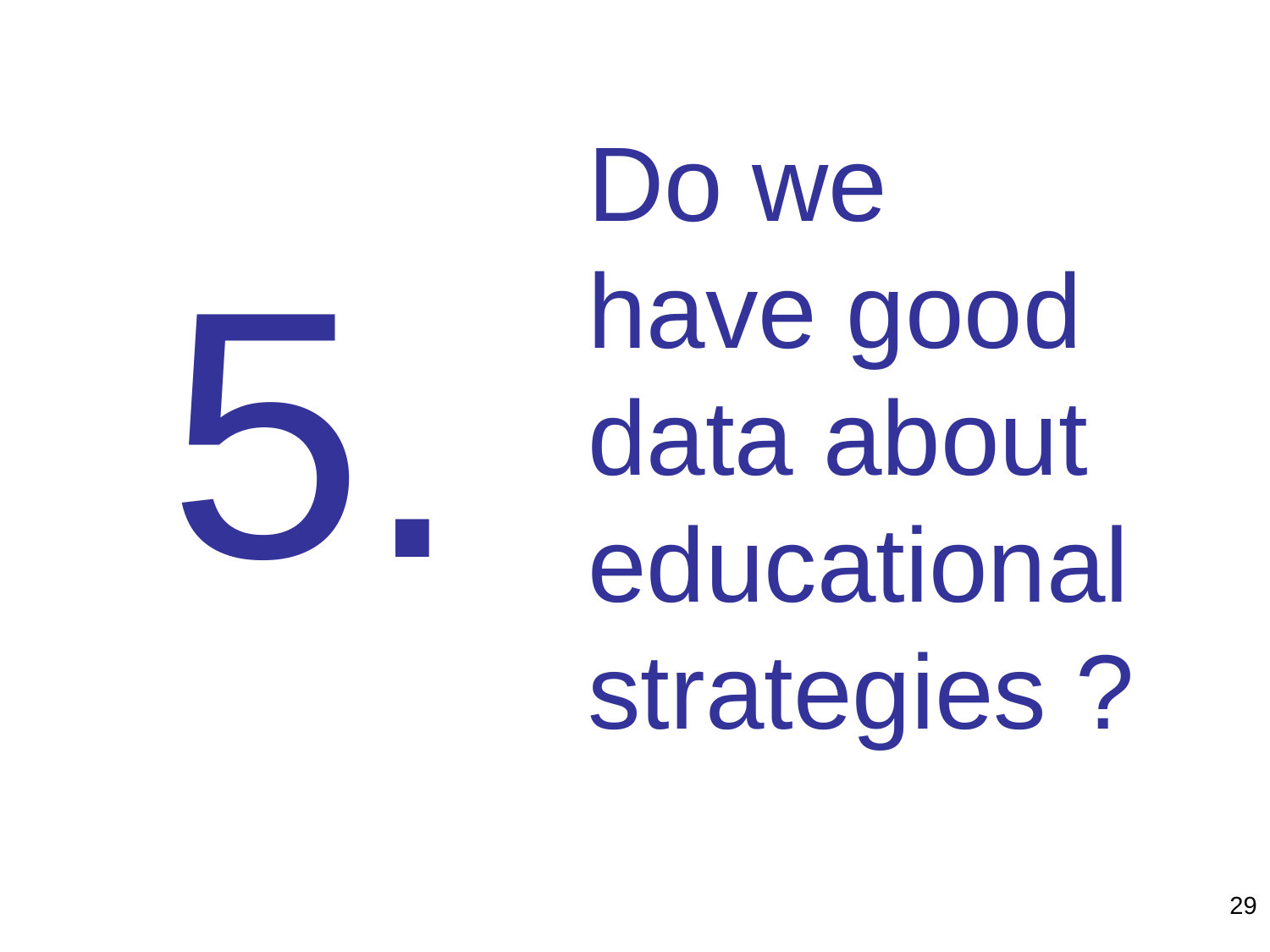## Meta studies

(studies about studies)



Experimental and Quasi-Experimental Studies of Inquiry-Based Science Teaching : A Meta-Analysis, (Furtak et al. 2002): Teacher-guided inquiry works better than "open inquiry" or "traditional" pedagogy

In a review of literature, we identified 300+ articles whose descriptions related to video games and academic achievement. We found some evidence for the effects of video games on language learning, history, and physical education (specifically exergames), but little support for the academic value of video games in science and math. (Young et al., 2012)

After a half-century of advocacy associated with instruction using minimal guidance, it appears that there is no body of research supporting the technique. In so far as there is any evidence from controlled studies, it almost uniformly supports direct, strong instructional guidance rather than constructivist-based minimal guidance during the instruction of novice to intermediate learners. (Literature review, Kirschner et al., 2006)

#### Interesting, but meta studies do not control all variables … 30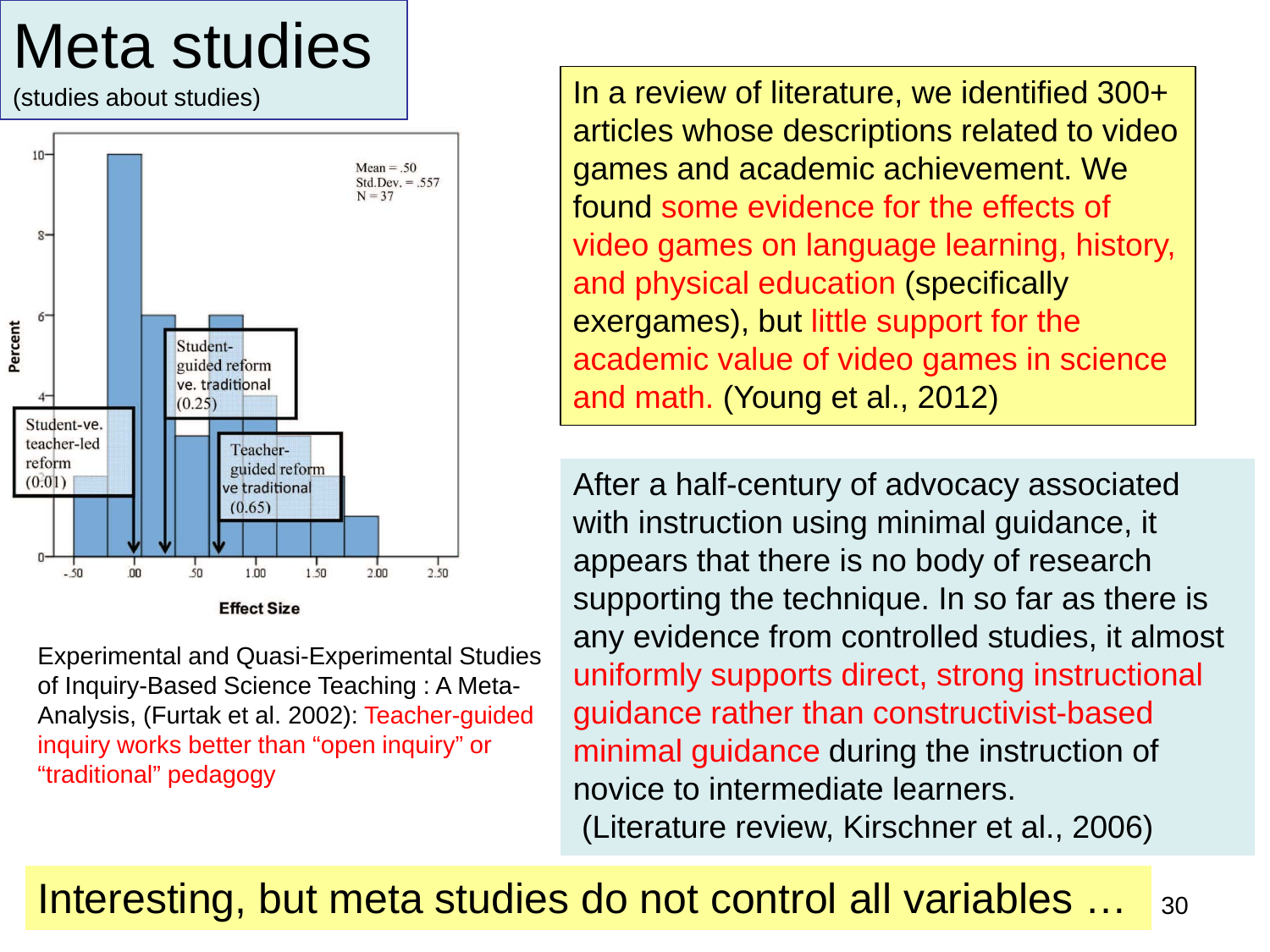The bottom line from many meta studies:

Learners need guidance

Ambitious strategies require "scripting"

Learners need (formal) challenge

Quality is more important than type of design

**Education** is design for learning

Education *science* only can look at fragments, not the whole .... **1998** 131 We can and must do evidence-based e-learning design, but each gooddesign is a result of «art» created in and for a specific context.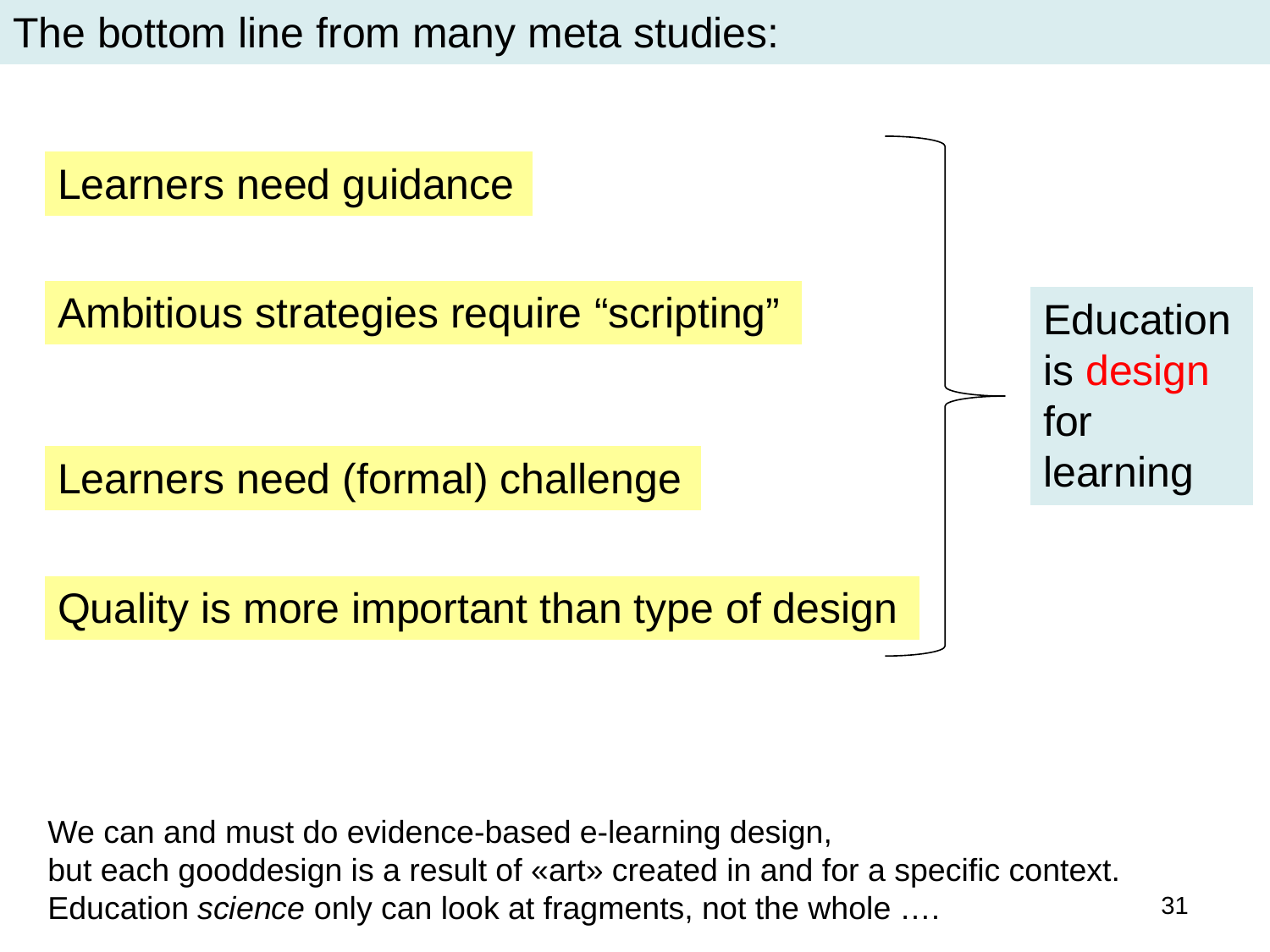#### Large scale comparisons between techno-pedagogical designs ?

None, only indirect unreliable comparisons:

• Scandinavian countries vs. others in PISA tests

• 1970's "Follow Through" (disadvantaged primary school children) \$600M implementation / \$30M evaluation study: Students from difficult backgrounds need simple Structured pedagogy<br>Structured pedagogy<br>Becker & Engelmann, 1980's



Good practice seems to be contextual  $32$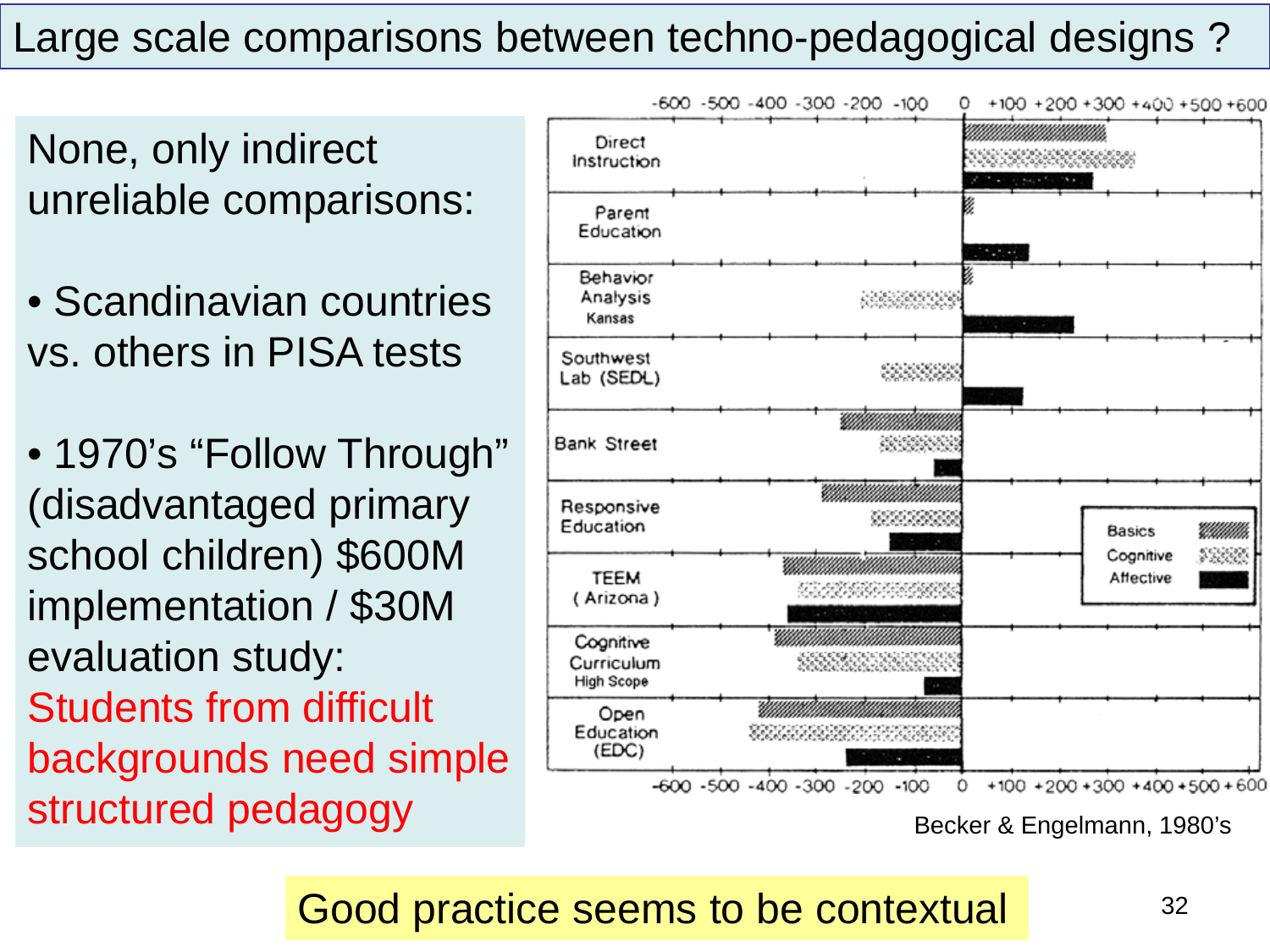E-learning = A chance for pedagogic change ? 5.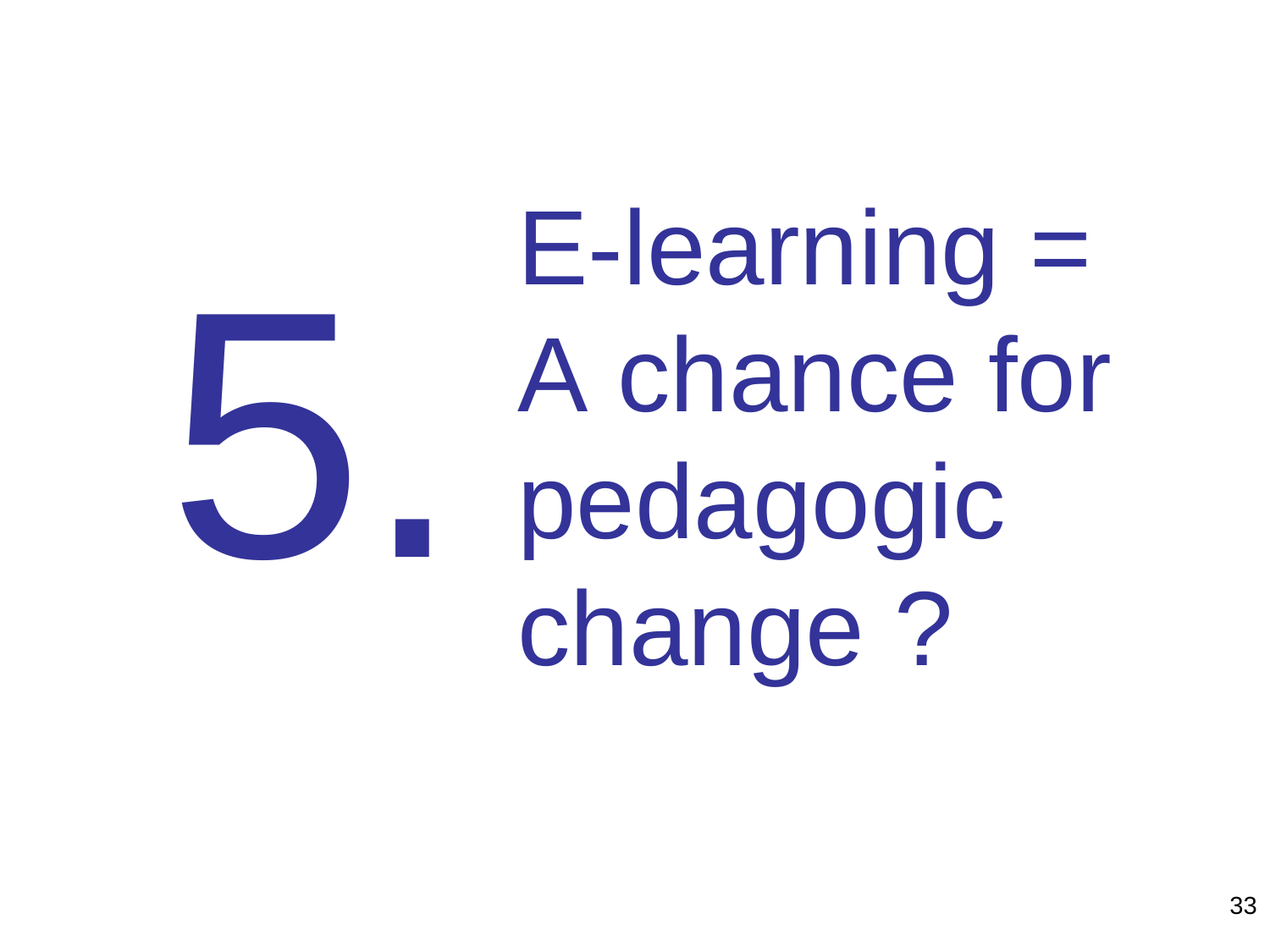Innovation in schools ? Burkhardt and Schoenfeld, Educational Researcher (2003)

- **Model 1: Teachers read research and implement it in their classrooms:** teachers neither have time nor skills
- **Model 2: Summary guides**: not explicit, not enough
- **Model 3: General professional development**: Long-term professional development for teachers can be effective. (Briars, 2001; Briars & Resnick, 2000).
- **Model 4: The policy route:** diagnosis of causes is speculative, uses not effective time scales, etc. (Dillon, 2003).
- **Model 5: The long route:** takes 25 years or more: productive dialectic between educational research and practice.
- **Model 6: Design experiments:** Work, but can't be scaled

Time needed for school-wide change= 25 years or more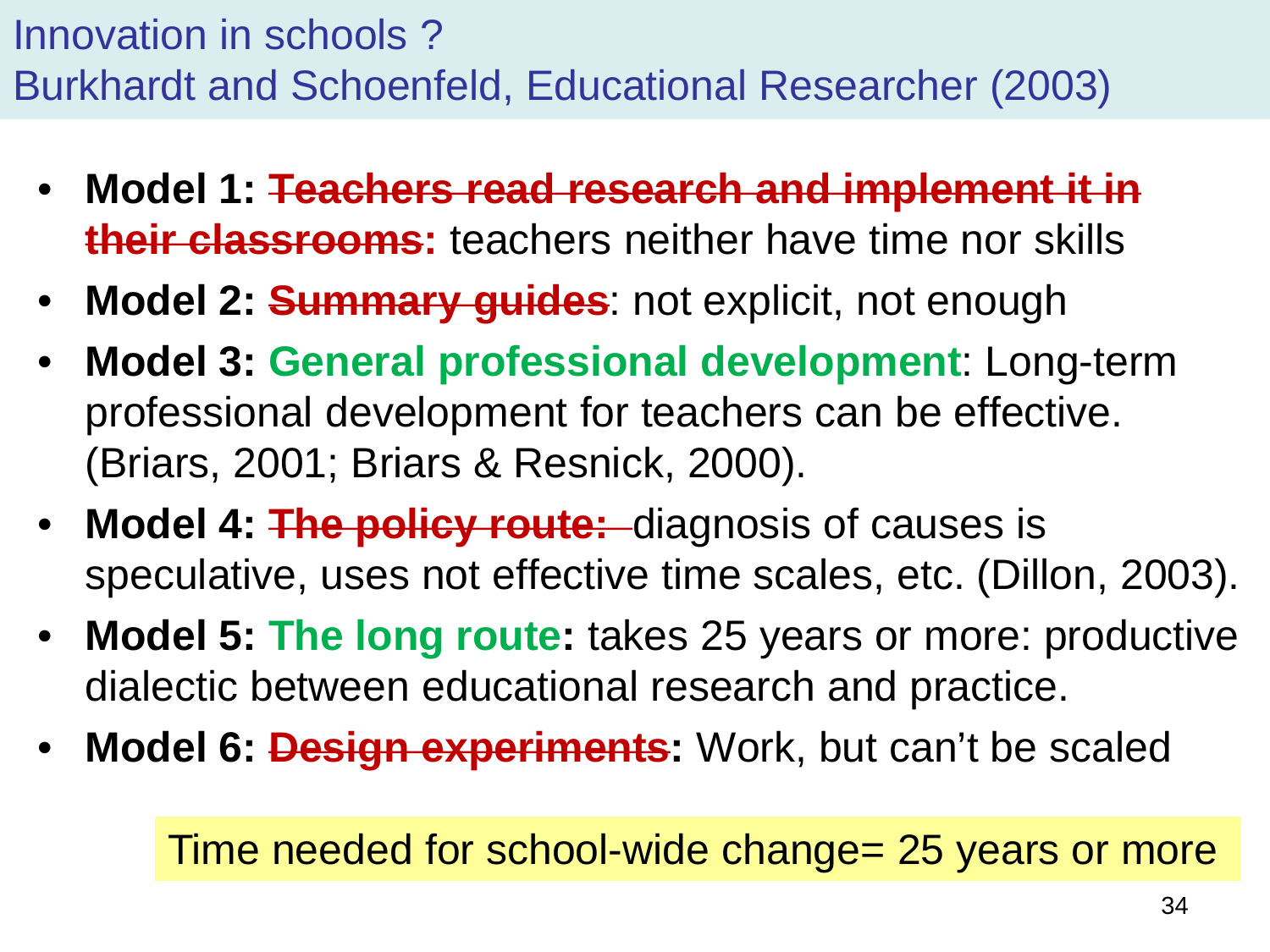#### The Net generation (I)

e Net generation (i)<br>Penetration of active social tool use is on the rise (blog writing, video creation, profile create, visiting forums)



http://wave.umww.com/



02.11.2014 35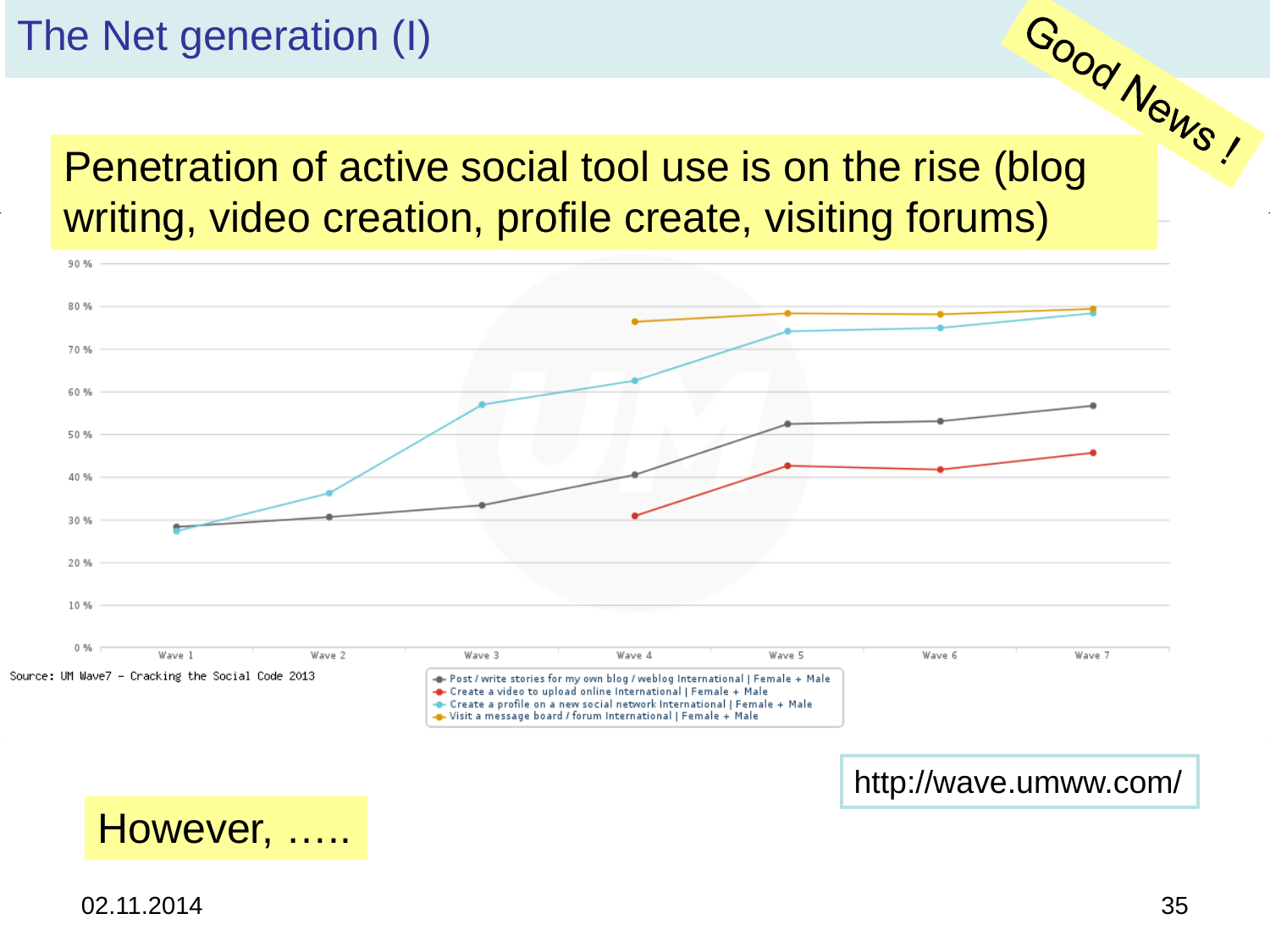#### 1% Rule: Only 1% of a community web site's users are active



Variants: *1-9-90 rule* or *90–9–1 principle*: Within a community:

- 90% only view content,
- 9% edit content
- 1% actively create new content.

http://en.wikipedia.org/wiki/1% rule (Internet culture)

Wikipedia statistics (feb 2014)

- 18 billion page views
- 500 million unique visitors each month.
- 22 million accounts
- $\sim$   $-70,000$  active editors (0.01 %)
- $\sim$ 7000 do half of the content (0.001 %)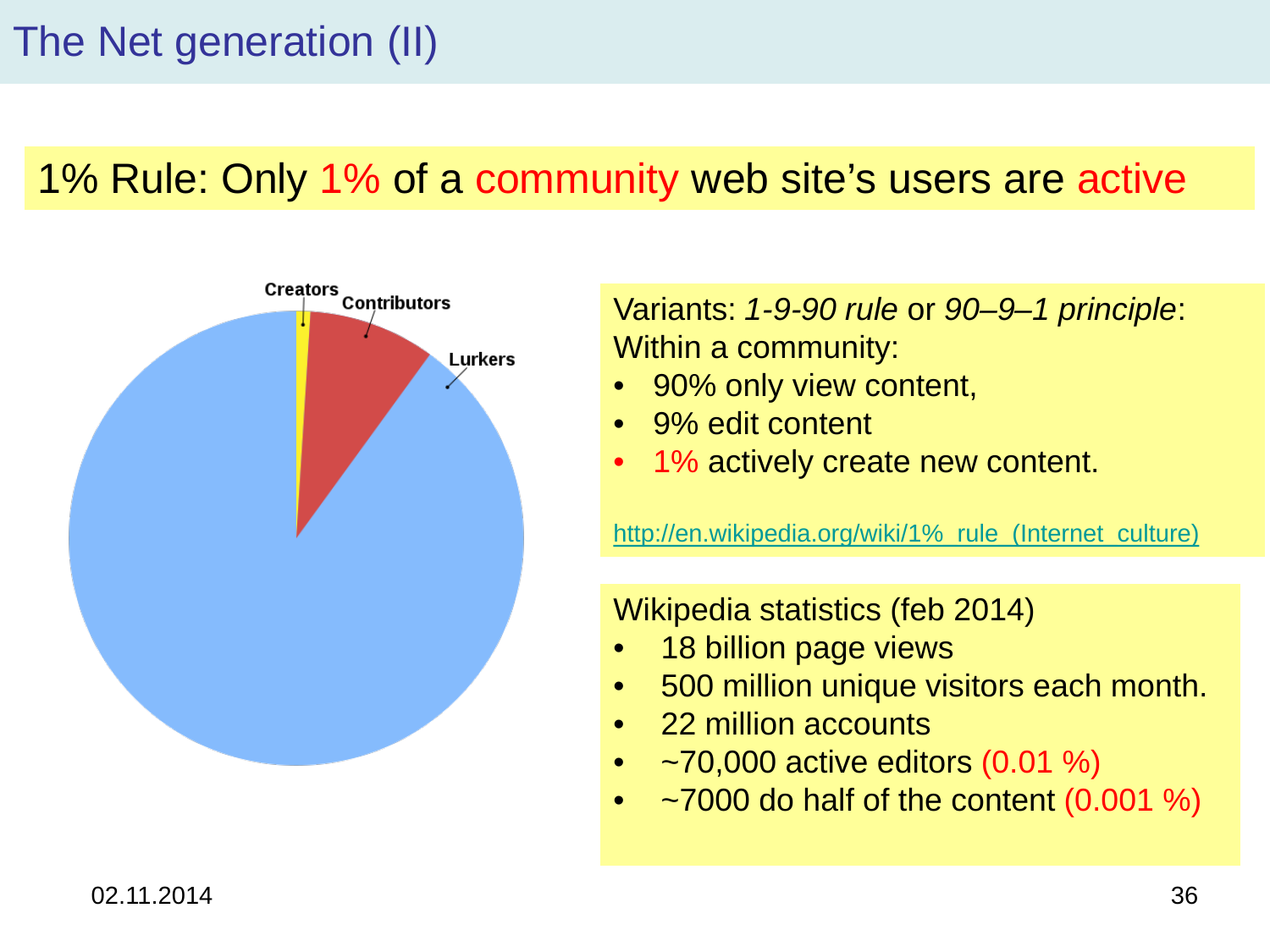#### People can:

- ... engage in digital conversation
- ... create simple digital objects (messages, videos, posts, …)
- … exchange digital objects

People cannot:

- ... use professional software
- ... participate in knowledge creation environments
- … articulate scenarios

#### Internet skills are conversational

02.11.2014 **37.11.2014** Full ICT and knowledge working skills must be taught (some of it can be enforced in formal education !)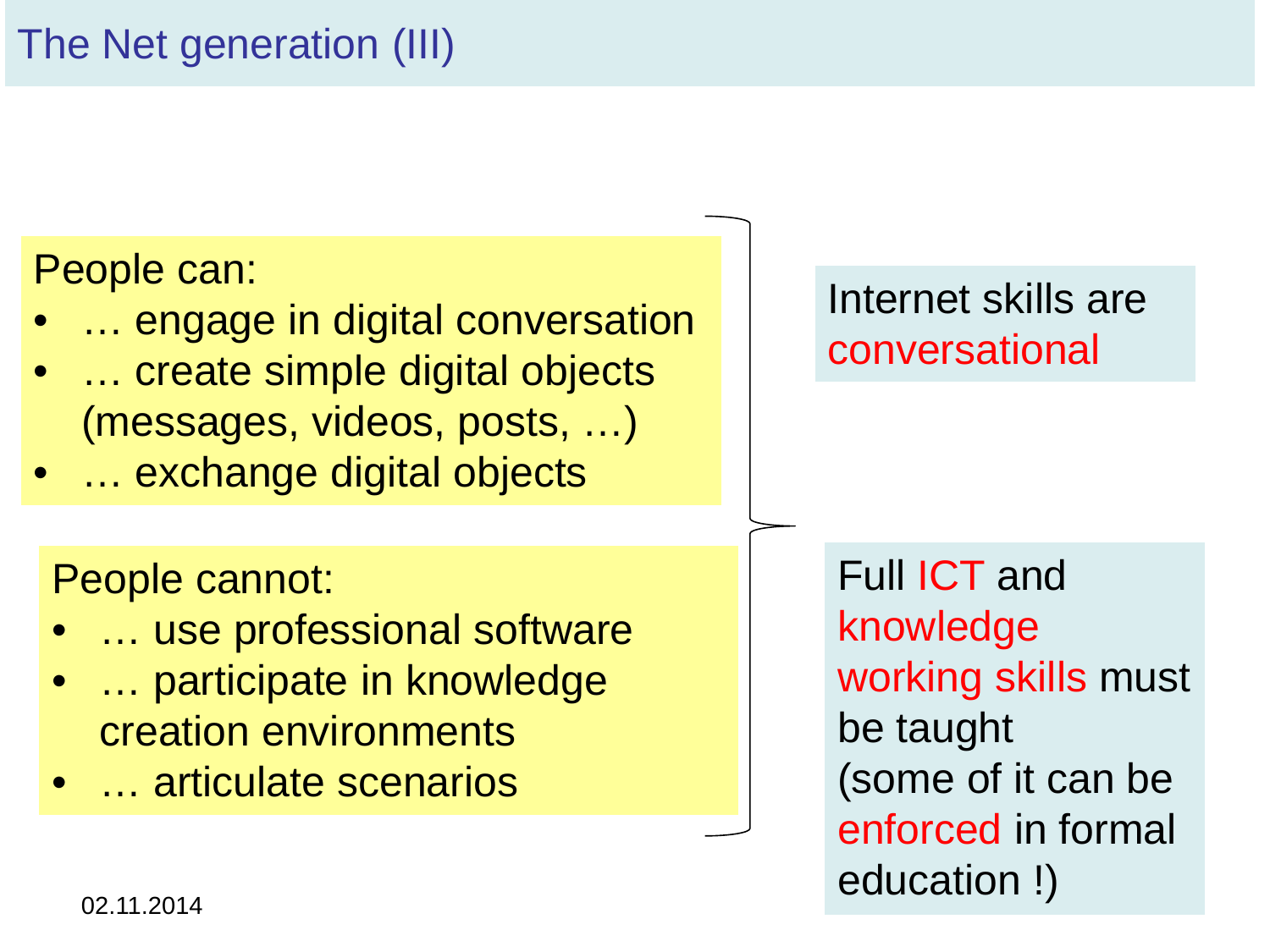#### The Net generation (IV)

Today's teacher trainers:

- don't know how to use technology
- have a poor understanding of general pedagogy (instructional design)

E-learning is hard

- Most young teachers cannot cope
- Have to re-invent the whole wheel
- Infrastructure is bad (even in Canada)

#### However

- E-learning does work all over the planet
- Many interesting creations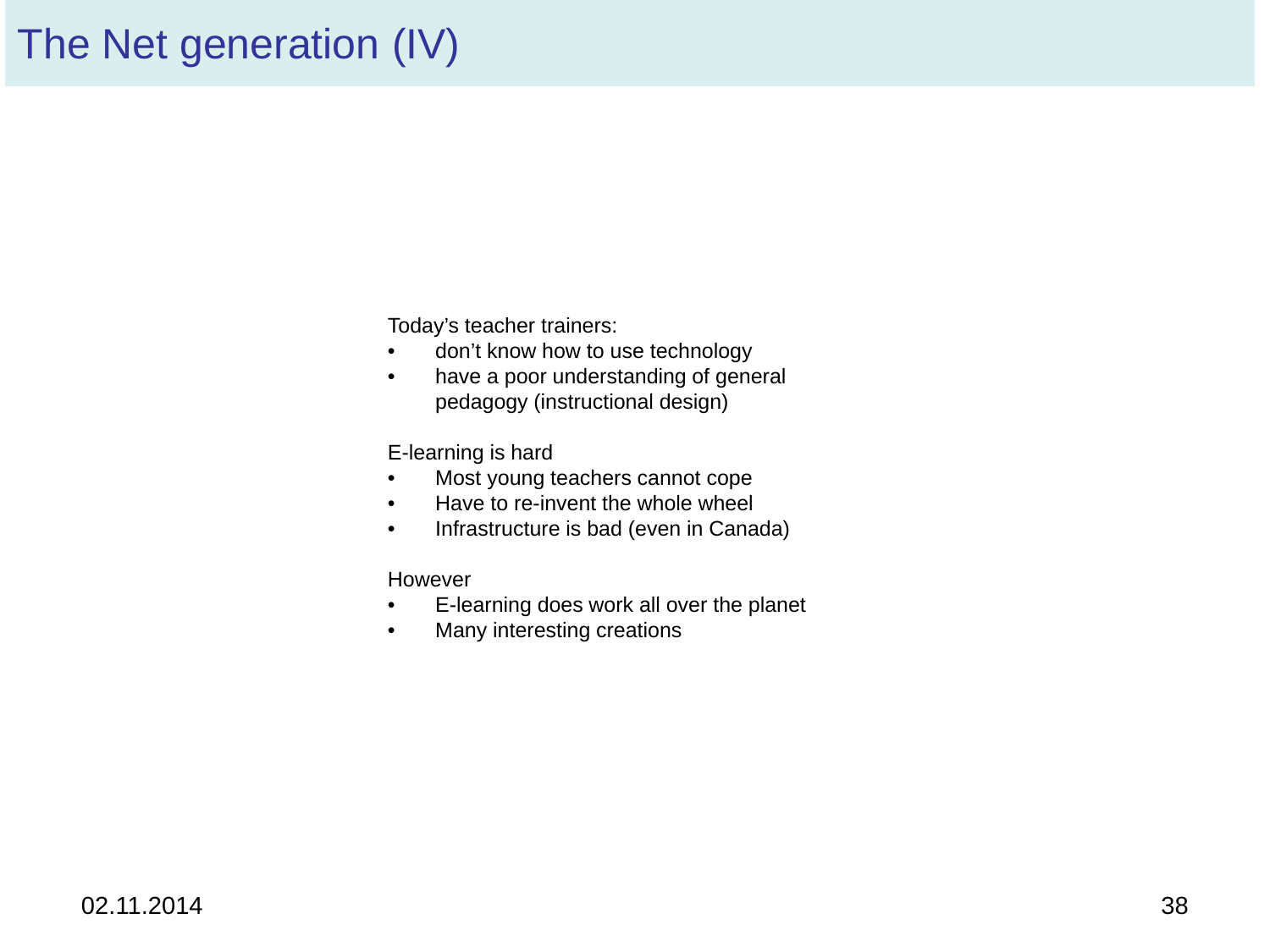#### **Conclusion**

#### Intentions are not behaviors

Attitudes do not replace skills

Good education is expensive

Pedagogy is contextualized design

Troyan horses need people\* inside … and that's the bottleneck !!!

\*that means you

Change will only happen if there is a massif effort to:

- 1. discuss educational goals,
- 2. agree on a few fundamental principles,
- 3. identify means and strategies
- 4. allow teachers to learn